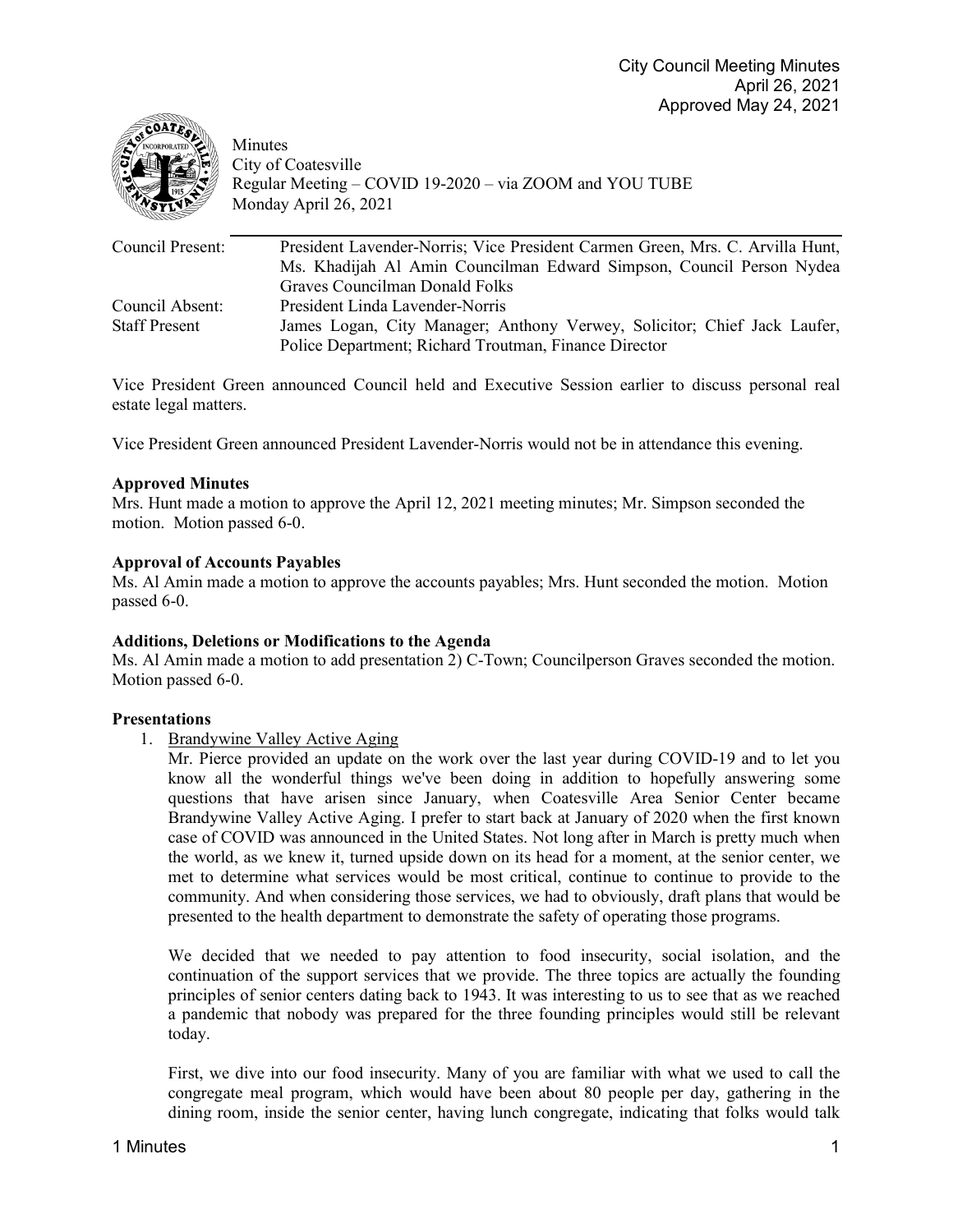with their friends, clearly as mitigation efforts unrolled, we realized that we wouldn't be able to have in person dining. We quickly switched over to a drive-through with our grab and go meal program. Many of you will probably remember the difficulty that it was to make that pivot with several traffic jams early on. I think 14, almost 14 months later, we finally have the traffic jams figured out. We are continuing to operate the grab and go and the drive-through meal program to date. We also realized at the height of the pandemic back in the red phase, when we were reaching about 300 people a day who were coming to us for food, that we wouldn't possibly be able to serve all of those people through the drive-through itself. We partnered with the National Guard and we were able to distribute to all of the senior housing facilities within the city limits. We then continued and expanded our collaboration with the food bank in order to make sure that folks still had fresh produce dairy products and other groceries available to them. What that resulted in was, over the 12-month period. So, looking at March 3rd or March 16th, 2020 to March 15th of 2021, we served more than 35,000 lunches to 380 seniors. We moved 21,000 MRAs to another 300 seniors and we provided more than 75,000 pounds of produce groceries and dairy, with the help of the food bank to another 250 older adults. As the pandemic continues, as we wait for the results of vaccine rollout, food is still the number one demand of service, with about 200 people per day, coming to both of our campuses, for some type of food service. What that represents just about 35,000 lunches alone, that is a 200% increase in demand for lunch over the previous year. So, a 200% increase over pre-pandemic numbers. Isolation was another key component of our response. The social isolation and physical deacon decompensation, or normal processes to aging. However, both of these were magnified during COVID. We know that social isolation can lead to dementia and other serious health risks and physical decompensation leads to more than 2.8 million visits to an emergency room as a result of a trip or a fall. We needed to focus our energies, this was critical to our success.

We also knew that we needed to keep our folks informed in order for them to be safe. We needed to keep them engaged so that they could be social in a socially distant world. And we needed to keep them connected to the opportunities that keep them healthy and what that looked like for us was the rollout of a mass broadcast telephone calling system. We went the plain and simple route of just telling people what they needed to know. The mass broadcast system allowed us to reach out to more than 2000 individuals during the pandemic, provided them information on stay at home orders, services that were available to them. And of course, we used that system to announce inclement weather closings that would affect the drive-through as well as alerting them to the ability to receive testing and vaccinations around the County. As mitigation efforts continued to make progress from last January, we were able to introduce outdoor events. The parking lot quickly became a place to have concerts, themed parties, drive through health fairs, socially distance, socially distanced, fan distribution, events, voter registration events, and more. I think the theme parties have become very popular just as popular outside the building as they were inside the building. And if you know us, we like to throw a party. Our virtual campus that we introduced to during the pandemic and formalized in January, the virtual campus obviously speaks for itself. It is all of the programs that people have come to know and enjoy available now and the comfort and safety of their own home. We have programs that run on free conference call lines. So our folks like to call that once a week, they will join the party line to play bingo and, then they will come back again another day that week to play pro Keno. And then if they are able to, they can join the exercise programs, lecture series. We even did a beer making and beer tasting series, all through Facebook live, zoom and YouTube. If folks don't have technology accessible to them, we now have a technology lending program where they, the seniors are able to borrow from us a tablet that is preloaded with Verizon 5g service. They don't need the device and they don't need the internet. We provide that for them as well. As receiving instructions on how to use the device and us being available for tech support. George is the coordinator of our virtual campus. If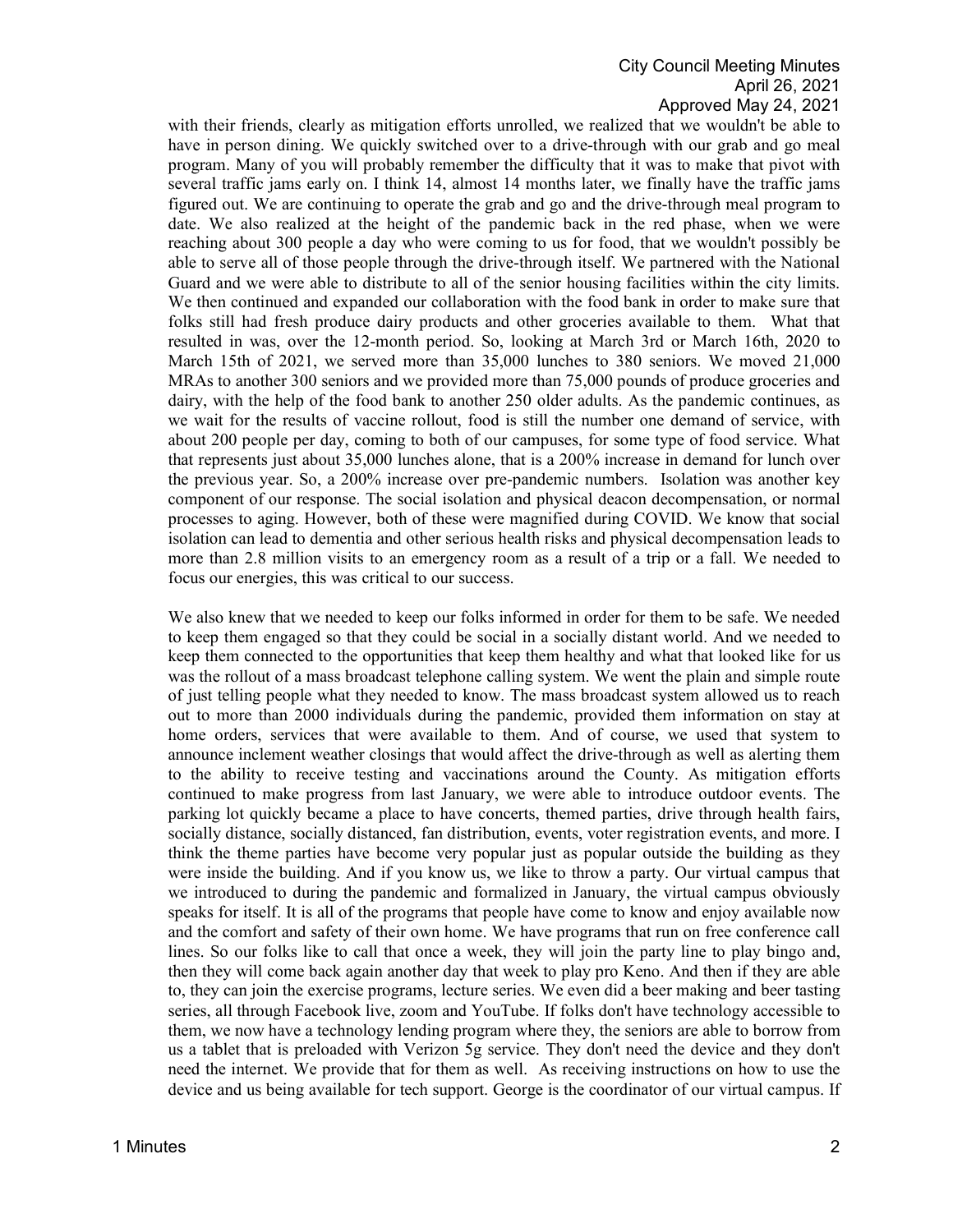you tuned into a virtual program, you can hang out with George some more. The virtual campus is actually much more popular than we anticipated.

The last challenge was to figure out how to continue to provide the support services that many folks use year after year. In a non COVID environment, we would assist probably 1000 individuals with a number of benefits or entitlement programs that they would be eligible for. There's too many to list here. I focused on some of the larger ones, the complimentary tax preparation program, which we do in partnership with the AARP. If you're not an older adult, you may be familiar with a very similar program called Vita, the volunteer income tax assistance program. It works very much the same way, but through the AARP and intended for older adults, other programs we can work with are the Pennsylvania property tax and rent rebate program, enrolling folks for the step program, providing Medicare counseling, just a myriad of services. Clearly, we needed to identify how that could be done virtually. And for those who couldn't do it virtually again, submitting plans to the County on how we would be able to do those, offer those services safely in a one-on-one environment. So far, what that has meant was now, bear in mind, this does not include numbers from this year's survey or from 2021, because those programs will not be counted yet. So this is all last year during the pandemic. We managed to figure out how to help 400 individuals get their taxes done, that was down from about 800 in a normal year. We managed to support 300 people with property tax and rent rebates, again down from about 800 and astoundingly. We managed to track and record more than 25,000 phone calls requesting information assistance, other services, maybe even referral to another community organization or to a government agency. I think that that was enough work, but because we are continually looking for ways to improve our services. We thought that a pandemic was a very good time to do a merger that wasn't really a merger. You are probably familiar with another organization that was situated just to our East, the Downingtown Area Senior Center, who for the past several years has been renting space from Thorndale United Methodist church. Unfortunately, Downingtown was a struggling organization. The County had asked us a couple of times to step up and submit plans on how we might be able to help Downingtown succeed. We as Coatesville were not really in a place to be able to lend that hand. We were, we were still writing our own ship. As COVID has done to many organizations, it took a struggling organization and, and caused further damage. The County reached out to us again, and we sat down with the County and with Downingtown and worked out a plan of what we could do. The Downingtown Area Senior Center will legally cease to exist. They have filed their dissolution paperwork. The organization will not be a legal entity. And when the courts make that final announcement, in the meantime, the County contracted with us to provide senior center services in the Downingtown community. We recognized that Coatesville Area Senior Center may not be an adequate name in the Borough of Downingtown. We went through a rename and rebrand coming up with Brandywine Valley Active Aging, paying a little homage to the fact that the Brandywine travels through both of those communities, sort of ties us both together. And we have three campuses now through Brandywine Valley Active Aging. We have our main campus, which is in the City of Coatesville, the Downingtown campus, which we have successfully moved back to the Borough of Downingtown, temporarily using space at Brandywine Grace Church, which is basically in the center of the borough. And then our third campus would be our virtual campus.

Vice President Green thanked Mr. Pierce. You've been so busy. I'm so grateful for how you taking care of our seniors in our community and provided so much and just met every need. And, I know that was for the calls because I get one every day, I guess I'm a senior, but your work is so needed and so appreciated in our community. And as you were going through the numbers mean 35,000 lunches. I mean, it's just phenomenal and I'm just very grateful for your organization and all the hard work that you put into it. You guys are fabulous over there. I enjoy every time I come there.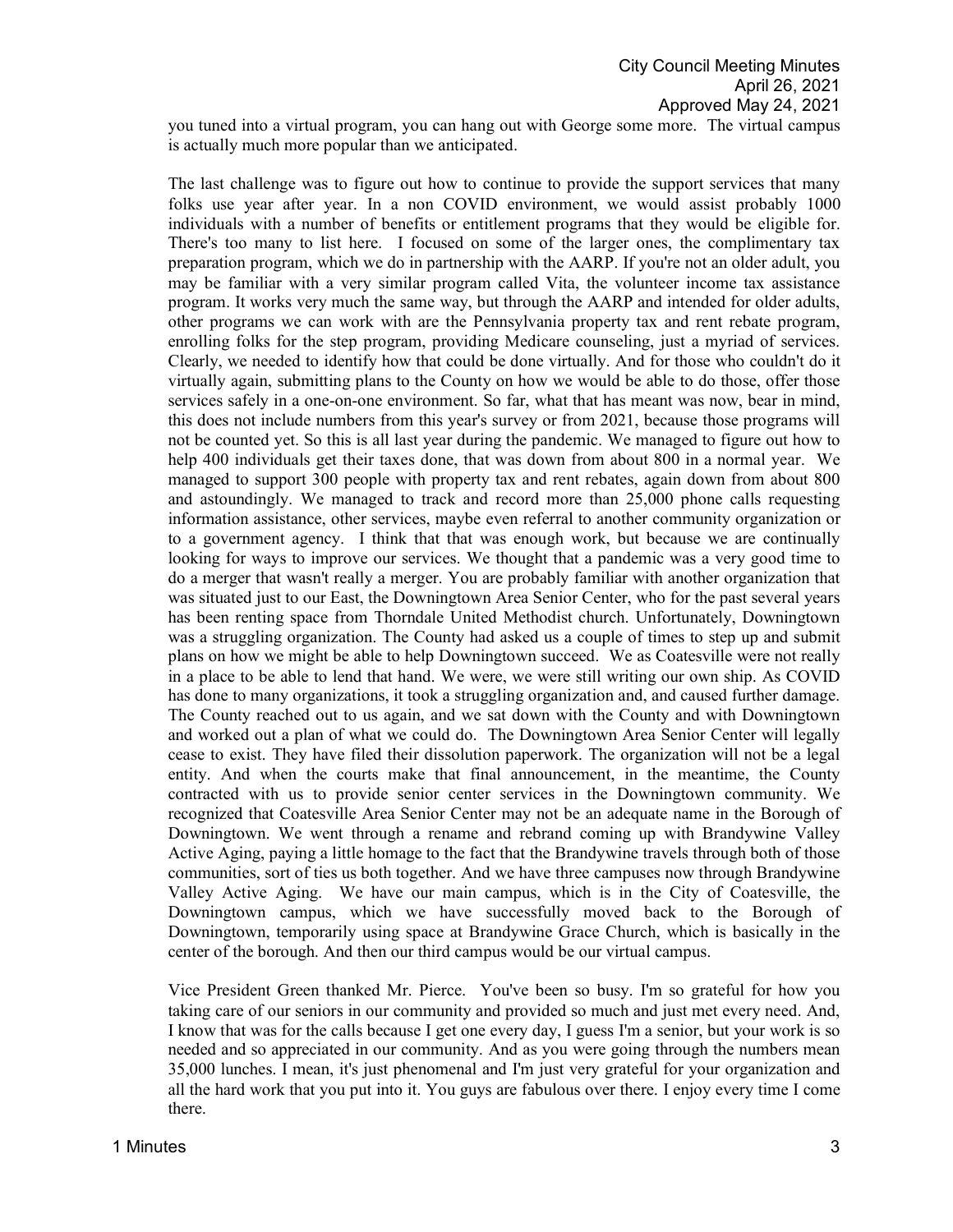Councilperson Graves stated I used to do caregiving and it struck me as really important, when you were talking about social isolation and the relationship between social isolation and dementia and how you guys were considering that I took like, you know, a very quick course was maybe about eight hours, but a ton of information on dementia. I actually used to run the training. I like listened to the videos over and over again. And that's one of the things that is so important. And that honestly concerned me at the beginning of the pandemic. Cause like what's going to happen to folks who are isolating, what's going to be the effects. So, I just want to appreciate, the work you guys have done around mitigating the social isolation and therefore mitigating, the consequential symptoms and possible onslaught of rapidly aging and possibly exposure to dementia.

Mr. Folks stated you are a beacon of light in our town. I see it because I seen you in action. You don't hesitate to help or to be for our seniors. We are impressed, with your people that work there, how they came together and helping everybody, they got each other's back. I saw what while I was sitting in there, for a couple of hours just watching that. They learn a little bit. If you ever need anything, I got your back. If I could help. Well, we already talked about that. So I'm just waiting on the phone call. We'll be calling. So, um, keep up the good work

Mr. Simpson stated job well done. We appreciate everything you do for the community.

Mrs. Hunt echoed the sentiments of her colleagues. Thank you so much.

Ms. Al Amin thanked Mr. Pierce. I think everything you do there is phenomenal, but you already know that because you service my sister. Thank you for all you do. I do have one question. So your vaccinations that you do, are they now open to everybody or is it just 65 and older? Mr. Pierce replied yes, the health department is still managing the vaccinations. We are just providing them the space. I keep telling folks we're just the ballroom, they're the wedding. It's my understanding that they are trying to use. There are three Senior Centers that they're using as vaccination sites. They're trying to reserve the senior centers for people in the 60 and older population, just as, you know, making them familiar and friendly places who are already intended to serve that population. It is my understanding that if you go out to the county's website to schedule your appointment, you're able to select whatever location is available on the day that you're looking for. I think it's a two two-sided question there with, or the answer is two-sided that the intent is for it to be people 65 and older, the opportunity is for everybody. Ms. Al Amin explained I gave them a lot of names and they scheduled the appointments, but they were all 65 and older. I just didn't know if that had changed. Mr. Pierce explained over time, that's going to continue to expand. We've been asked to continue the site through the end of October at this point. It would be my belief that we would get out of the 60-plus population at some point.

# 2. C-Town

Mr. Logan announced we have representatives of C-Town here tonight that are interested in putting a grocery store in Coatesville. They have identified a Coatesville as a food desert, which we all have known for a number of years. Chip Houston, our assistant city manager, has actually visited a C town. He was very pleased to the product that Ctown provides. This is something that actually started a little bit before I moved into this position and that Mr. Huston came on board. We have been trying to work closely with, C-Town letting them know the demographics of our community as well as the need in the City of Coatesville to have good produce, a good grocery store that can serve our residents and citizens here in Coatesville.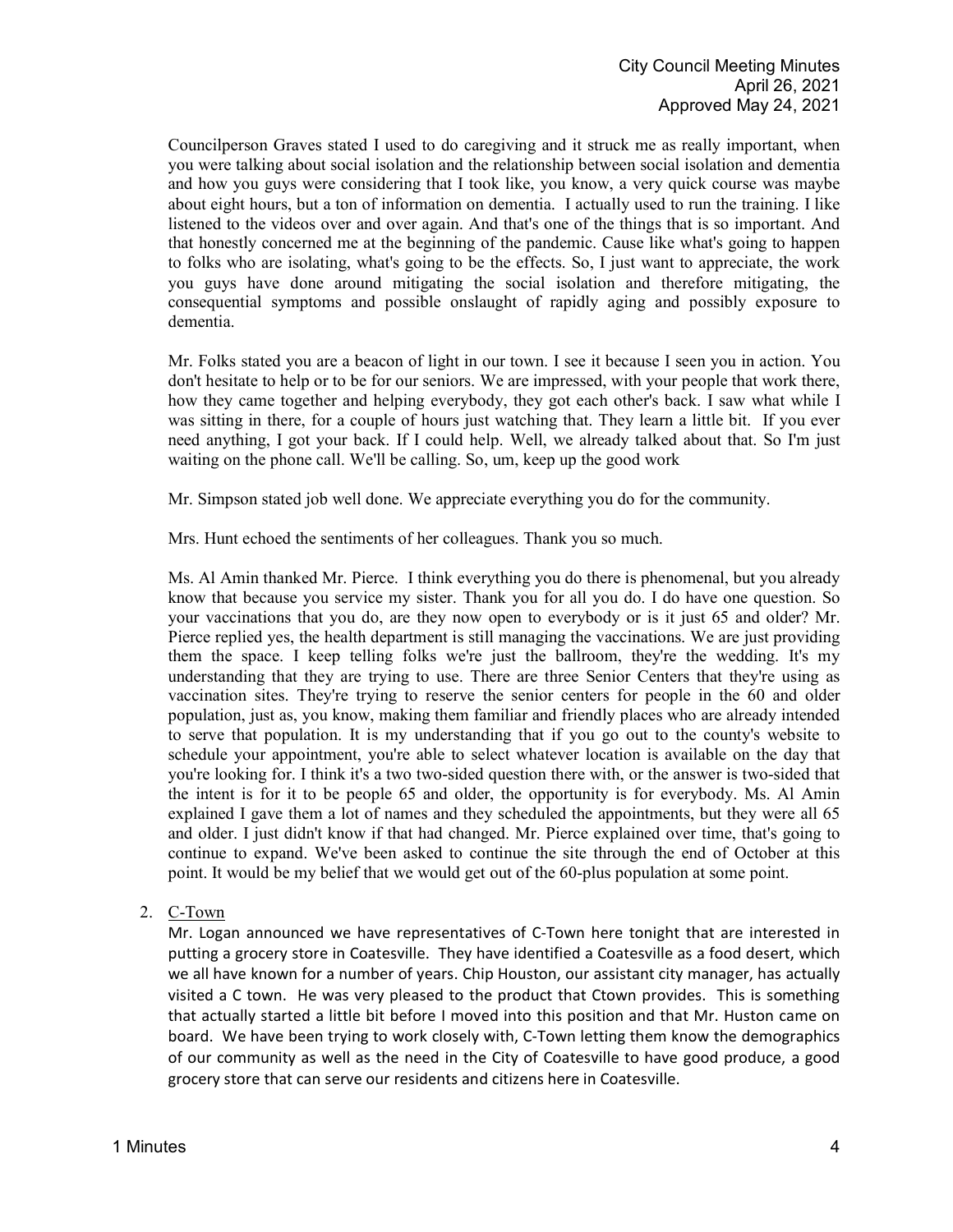Mr. Dave Keener, project engineer. We have the Ken Budd, project architect and Juan Almanzar, is the representative of the owner for the project. Mr. Logan asked the gentlemen to provide a little bit of history about how we got to this part. Mr. Budd explained Mr. Almanzar was interested in bringing the grocery store to a Coatesville. He found the property at 245 East Lincoln Highway. We have been in the process of working on this project now since April of 2019 and moving along steadily to this point. We went through and did a set of working drawings, submitted them to the Health Department for their review, submitted to the Pennsylvania Department of Environmental Protection for their review and sent them over to LTL consultants for their review. At this point everybody's signed off on it. This is pretty much one of the last hurdles, that we're looking at. Mr. Keener is taking care of our issues for the site and parking. I mean, it is an existing mercantile building. We plan on converting them into one grocery store. There is a couple of apartments upstairs on the second floor that we're just going to clean up and, and rent out as market rate apartments. At this point, we're looking for the approval to put the grocery store on the first floor.

Mr. Keener stated that there are two structures that Ken mentioned here at 245 East Lincoln Highway. There is a public parking lot here that adjoins the building which we will discuss later. Ctown has three supermarkets and the City will have the  $4<sup>th</sup>$  one. There is one in Lancaster and Two in York. This is the layout of typical store. This one that opened up in York recently. It's just to give you an idea on what the layout will be or a representative of the layout in the store that we anticipate there and the Coatesville location. As you can see, it's pretty much a typical layout of the grocery store.

The C-Town stores are independently owned and operated. The store in Lancaster, as noticed there are no carts located in front of this store. And I guess we understood that that wasn't necessarily a desirable thing there at the Coatesville location. The architect looked at a space inside the store. The loading area will be in the rear at Diamond Street. There will be some changes to the facade of the building, they look like two separate buildings, but as we develop this plan here to create a more of a uniform look at the street level for the grocery store. And, this is what it looks like now. This is artist's rendition, just kind of showing the new storefronts in there, the windows to make it look uniform across the two different structures. This is the layout of the store. Again, this is on the East side, and then there's a party wall that goes between the two stores or between the existing stores, but that'll be eliminated to allow for it to be all open space there between the two separate structures.

Mr. Budd stated we just want to tie the street level facade together to make it a one uniform or make it look like one uniform building, but everything above the first-floor level, I want to try to maintain as the existing building. I don't want to change a structure. I don't want to change the facade of the original building. We will be using a sign panel over the front entry and that's about it for the front, except that you know, we're just going to tie the two buildings together. I do understand that you're going to be doing some modification on the streetscape, and we get the information for that. We'll try to incorporate that in. Mr. Keener explained we wanted to cover it as far as the, the parking requirements. This is in a commercial area. As far as the I'll share the parking calculation, but this circle here represents the 500 feet from the store location, and that comes into play as far as the calculation for parking. With the retail space zoning requires there to be one parking space for every 500 square feet of retail floor area. And you divide that out as 29 spaces. You have one space for each dwelling unit. There's four dwelling units. That's a total 33 spaces. Within this mixed-use development area, there's an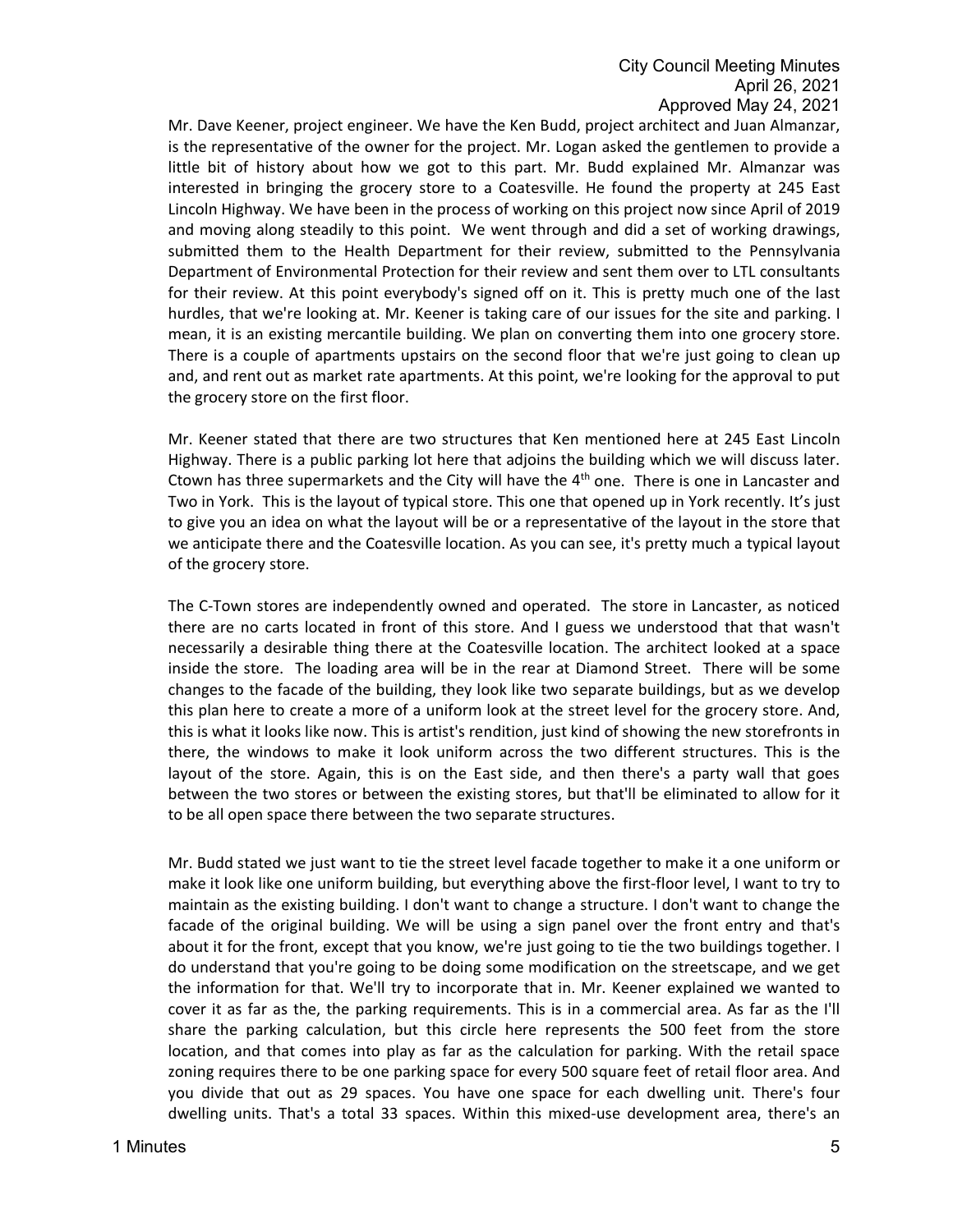allowance for a 40% reduction in the parking requirements. If there are publicly owned parking lots. I mentioned the one that's adjacent there, and there's also another lot located at the Southeast corner of Lincoln highway in South Third Avenue with that 40% reduction that's 13 spaces. There are more than 50 spaces out on Lincoln Highway. There's an allowance for a 40% reduction of those spaces. You can count towards your parking requirements. So between those spaces and public parking lot there is 30 spots for this use. Diamond Street looking into the public parking area there on the East side of the building. You can see there's a, an offset here. This area will be cleaned up and this would be the area where deliveries would be made into the rear of the building. There on Diamond Street there is enough space for the trucks for traffic to, to be maintained on Diamond Street.

Mr. Almanzar explained he has one store in Lancaster and two in York. We see Coatesville as a growing town, which we would like to be part of the development and driving around Coatesville we didn't see a grocery store with the varieties of products that we could carry. And that was one of the main thing. Plus we read on the news that Coatesville is the 10th biggest Hispanic, City of PA. Mr. Keener asked how many jobs you typically have at a store the size and how do you get employees? Where do you look for employees for a location such as Coatesville? Mr. Almanzar replied before we open the store, we just let people get an application to fill out. And that's how we start getting our employees in all the stores that we have. They will come in and just fill out applications. We might start with 20 or 25 employees. It depends on how the store started growing. Mr. Budd explained most of the customers are probably going to be residents within a few blocks of the grocery store itself. A lot of people are probably going to be walking into these grocery stores instead of driving to it, um, because everything is that's what we're looking at. You're a walkable City. That was going to be another one of the benefits of being downtown while you guys are aware that the parking lots are a pay parking lot. They're not free parking. There is a kiosk there where you would pay to park and parking meters on the street as well. It's all public parking.

Vice President Green asked if this grocery store is going to be primarily a Spanish grocery store? Mr. Almanzar replied No, it will be diverse. We carry products, huge varieties of products, for I would say every customers outlet, a grocery outlet, like is the products, all fresh products. Vice President Green asked is this like an outlet kind of store? Mr. Almanzar replied I would say similar to a giant, a little bit smaller. Councilperson Graves asked what is your ratio from fresh produce to process foods? Will you guys take EBT and snap benefits. Okay. Are you willing to work with programs that match snap dollars? Like when people buy groceries with their snap dollars there's programs that like match snap dollars and give back like snap bucks that you can use the next time. You mentioned that there'll be 25 employees. What are the wages? What's the starting wage? Mr. Almanzar replied that it all depends on the area. Okay. Go ahead. Like, for example, with the starting wage in Lancaster \$9 for the cashiers. Councilperson Graves asked if you guys a franchise, because you said independently owned and operated. Mr. Almanzar replied yes, it is a franchise with our roots planted in New York City. If you go online, C-Town supermarket, there's a website with a lot of info, so you can learn more about the project. There are no tenants on the second floor. We are going to fix it up.

Mr. Folks asked, do you own the building now? Do you have the money to do this job? Mr. Almanzar replied yes, that's why we bought the building. Mr. Folks stated now, if we say yes, how long will it be before the store opens. Mr. Almanzar replied with the COVID situation right now, it will take us like a year. It will be less than a year. Mr. Folks stated we hear this, we see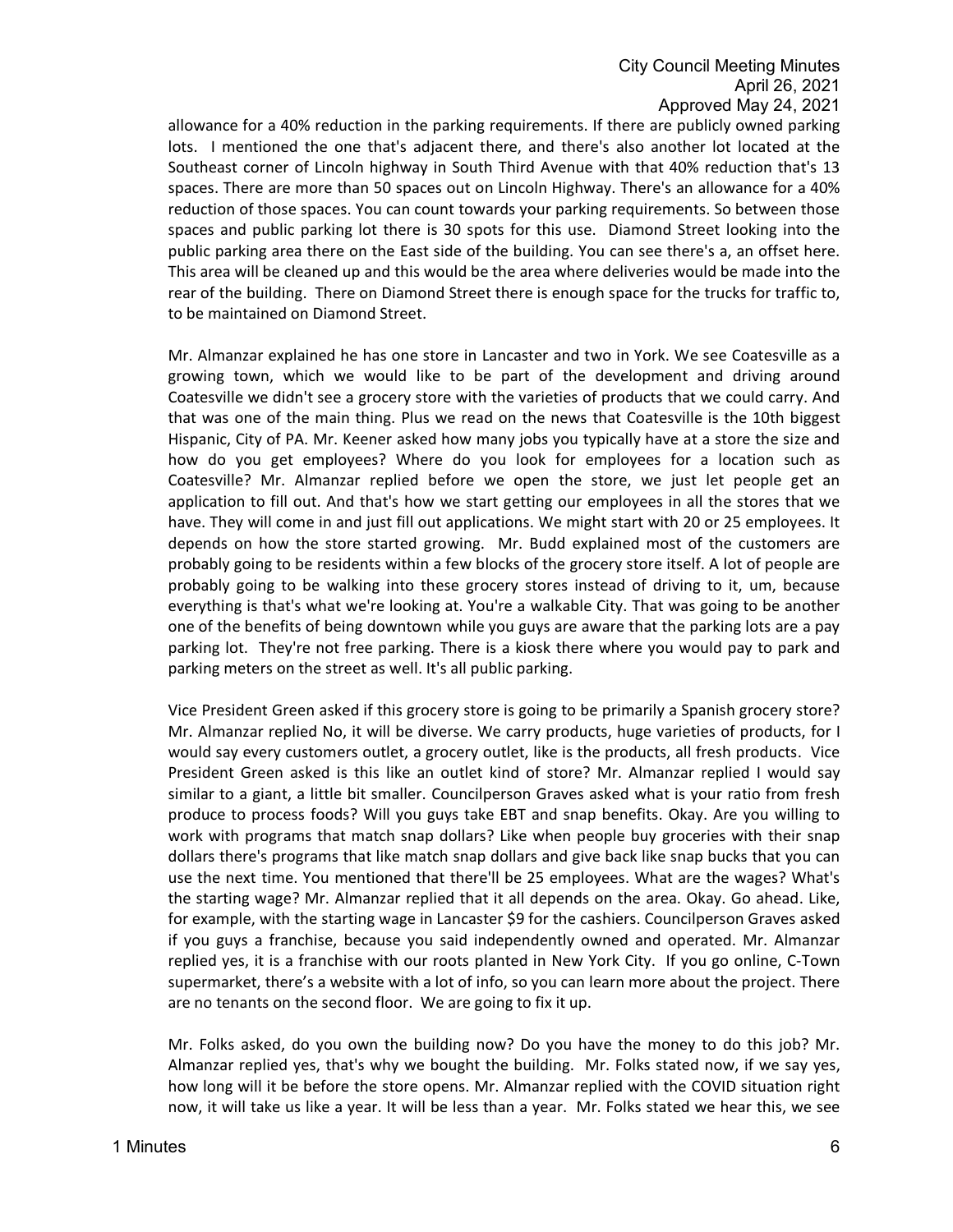this, but you know, we've been here before, when people come into our town. I just want to be sure. I don't want these residents in this town. It's been starving and we have been telling them this is going to happen, that's going to happen, and it never happens. So that's why I'm asking you right now upfront. Mr. Almanzar replied I understand, I felt the same way before we bought the building. We met with the last City Manager, trying to get approval for this project before even buying the building. And he was the one who gave us the okay to purchase the building.

Mr. Simpson asked you're not going to require any variances or anything like that to open? Mr. Budd explained we just basically got finished getting the Health Department approval, the sewer approval. We just got an approval from LTL Consultants. The only thing that's keeping us from getting the building permit is with the meeting with the city council. This is our last step. The only issue we had was the site parking and this was an existing mercantile building. It was all retail space before. Um, um, maybe Dave, maybe you can help jump in here, but, um, I really don't see anything, anything that's going to hold us back from completing this project.

Vice President Green thanked them for the presentation. We know that this is a zoning and a codes issue, not really Council, so issue for us to vote on. So we appreciate you coming and giving us a presentation and hope all goes well. Thank you. I'll see you in nine months, the city council recommend that Coatesville issue a permit for us to abide by, you know, whatever they require.

Mr. Verwey explained there is no vote from us or anything like that. Council can offer a statement of support or whatever, but they cannot direct the Codes or Zoning department. That's an independent decision that is made by those folks. And the Council cannot just override that. So, you're still going to have to address the zoning and codes issues, independent of whatever happens tonight.

Council unanimously gave their blessing for the project.

### **Discussion Items**

1. Meeting Minutes

There was no discussion on meeting minutes.

2. Summer Events

Mr. Logan explained as mentioned in previous meetings, The City of Coatesville, as well as other municipalities are beginning to open up a little bit more, this week, we have received about four special Event applications for our parks. These are things ranging from the soccer league that normally rents out to park for the summer year, the Rugby team will be coming back. All of these, or I should say both of these have submitted with COVID guidelines for the protection of their players. We have informed them what our guidelines are in the here in the City of Coatesville. In addition to that, I think we have one or two requests for June events, these will be outdoor parties for families. I just want to make note to the council members is that when we talked about special events earlier this year, we talked about how we would gradually start to accept applications. We have a total of six at this time.

I have been speaking to Mr. Simpson about the Grand Prix. Mr. Simpson announced the Grand Prix would be held the same weekend that we've always had at the third weekend in September. There has been a lot of buzz. Everybody's asking, are you going to have it? Everybody wants to know. We have spoken to the same people that helped us run the actual pit road and the flaggers.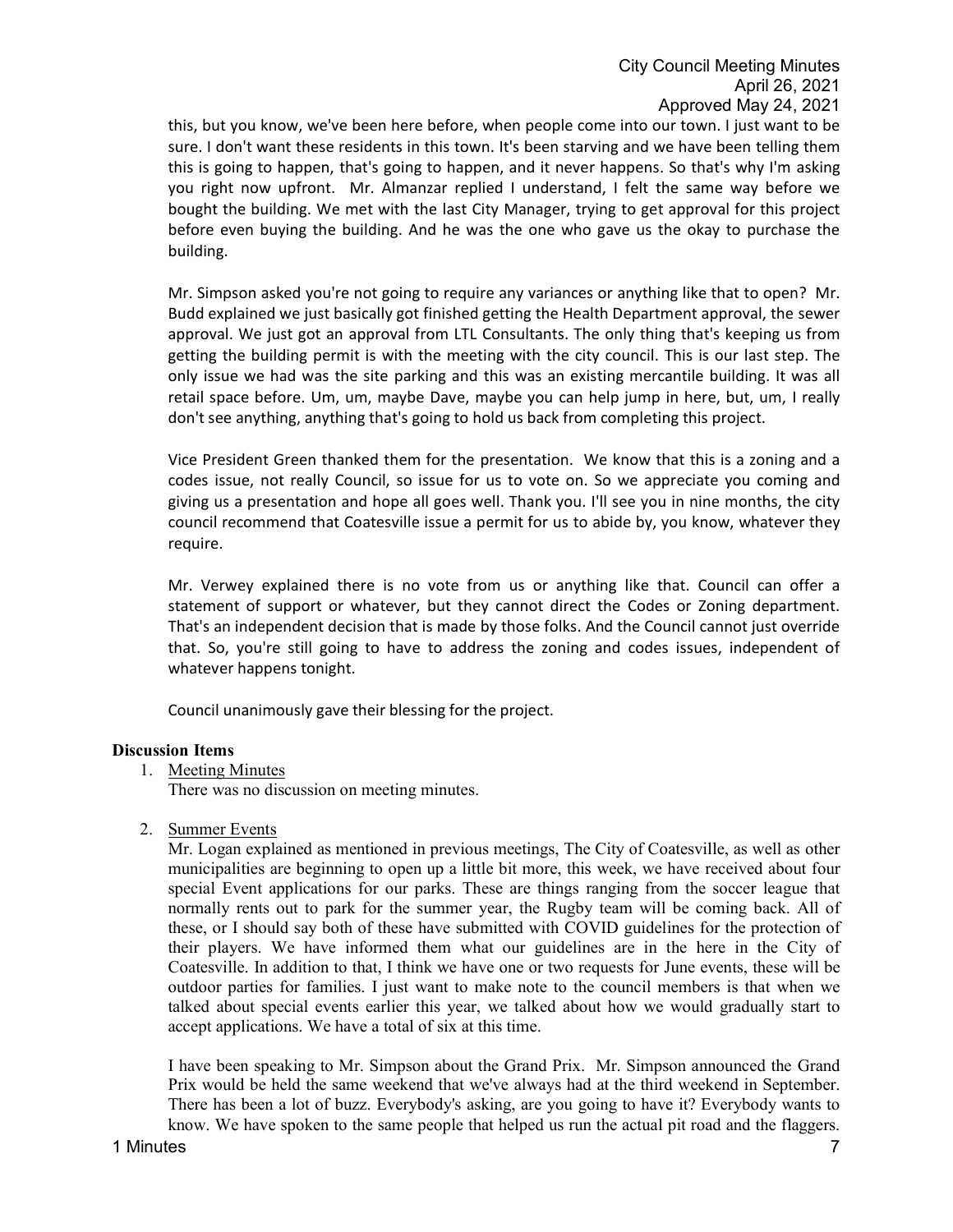And they did all the starting and everything like that. They would like to make this thing grow a little bit. They'd like to add a cruise night, which is basically just people coming in and cruising through Coatesville and street rods, whatever kind of car they want to bring plastic sports cars and have a cruise night. And it basically just be a nice, slow, just people would cruise through town. They do it in different cities. People just come show up right through town, nice and slow with your classic cars. And everybody looks at them and the streets would be closed with the fencing because of the race, the following morning. It'll be a nice thing for the guys that come in and all different types of cars, there's, there's no, you know, like the, the grand Prix is just for classic sports cars, race cars. The cruise night will be for anybody that has a car, like a street rod or hot rod or something they wanted like to do that on Friday, have the race on Saturday. And then they are trying to do, what's called an auto cross, which is a race, a timed race on like a closed course, like a parking lot, or there's a tarmac at the end of the runway up at the airport. That is one of the things they are talking about and would like to do and kind of make this thing, like a weekend event that people would come in from outside of town, come in for the weekend and kind of hang out and stay. And they'd like to make this thing grow. And I mean, I think it's fantastic idea. And, there's a lot of buzz and talk that, Hey, that would be great add in the cruise night and you know, the race. They said they would come back and help us run the race. Vice President Green asked if you would be interested and open to adding maybe a cruise night to allow people to register those bikes and stuff that they brought in here? Sometime that would be really cool. The dirt bikes. Mr. Simpson said I'd rather keep it to the cars if they want to, if we want to do a separate thing for bikes and somebody wants to pick up on that. I think we are just trying to keep in the tradition with the cars they've actually are going to cut back on the motorcycles in the race. They are not going to there, there's not going to be a class like that. It's just going to be like a touring bike. They want to get back to just more traditional with the course. They are super excited about it, they have a, a club, for anyone motor sports club and they're super enthusiastic about it because nothing happened last year. I think everybody and their brother is going to want to come out to it this year because you know, because, we didn't have it last year. We're going to be scrambling to come out. But what I'd like to do is if we could get this going to take some planning and we need to start fundraising right away. If we could get a motion tonight that council supports it, then we can start with that and get it instead of waiting for another couple of weeks, you know, I have a question for you. Ms. Al Amin asked if the folks that are up and down the street that, you know, stand along the streets and stuff, how are you going to ensure that they follow all the guidelines for COVID? Mr. Simpson explained that whatever COVID guidelines that are at that time will be followed, if it's a requirement for masks, then everybody wears a mask. Ms. Al Amin asked if there's a requirement for some type of social distancing, how are you going to ensure that for the folks that come out to watch it? Mr. Simpson explained I don't know that we have to, it's just ingrained in everybody's mind right now that you just stay apart. You know? I know I find myself if I go somewhere and somebody gets close to me or whatever like that your natural reaction is to back away. And I think most people would, I don't know if we need to COVID police out there, but there will be social distance requirements. And especially right now, because you know, we are in the red. Right. Great. I know. That's what I'm saying. I mean, and that's why we want to get this plan for September and hopefully, and if something comes up and it's gets worse by then and they shut the state down again, then we comply with what we're doing, but at least start putting plans in motion. Yes. And that's why, you know, I'm asking him if we could, you know, I'll make a motion now that we get council's approval to move forward with this thing and start planning on. I'd like to do with council's blessing. If somebody would second it. Mr. Verwey explained that there is no further action other than a statement of support. Mr. Simpson stated that's all I'm looking for is just council support it. Council provided unanimous support as long as COVID guidelines are met.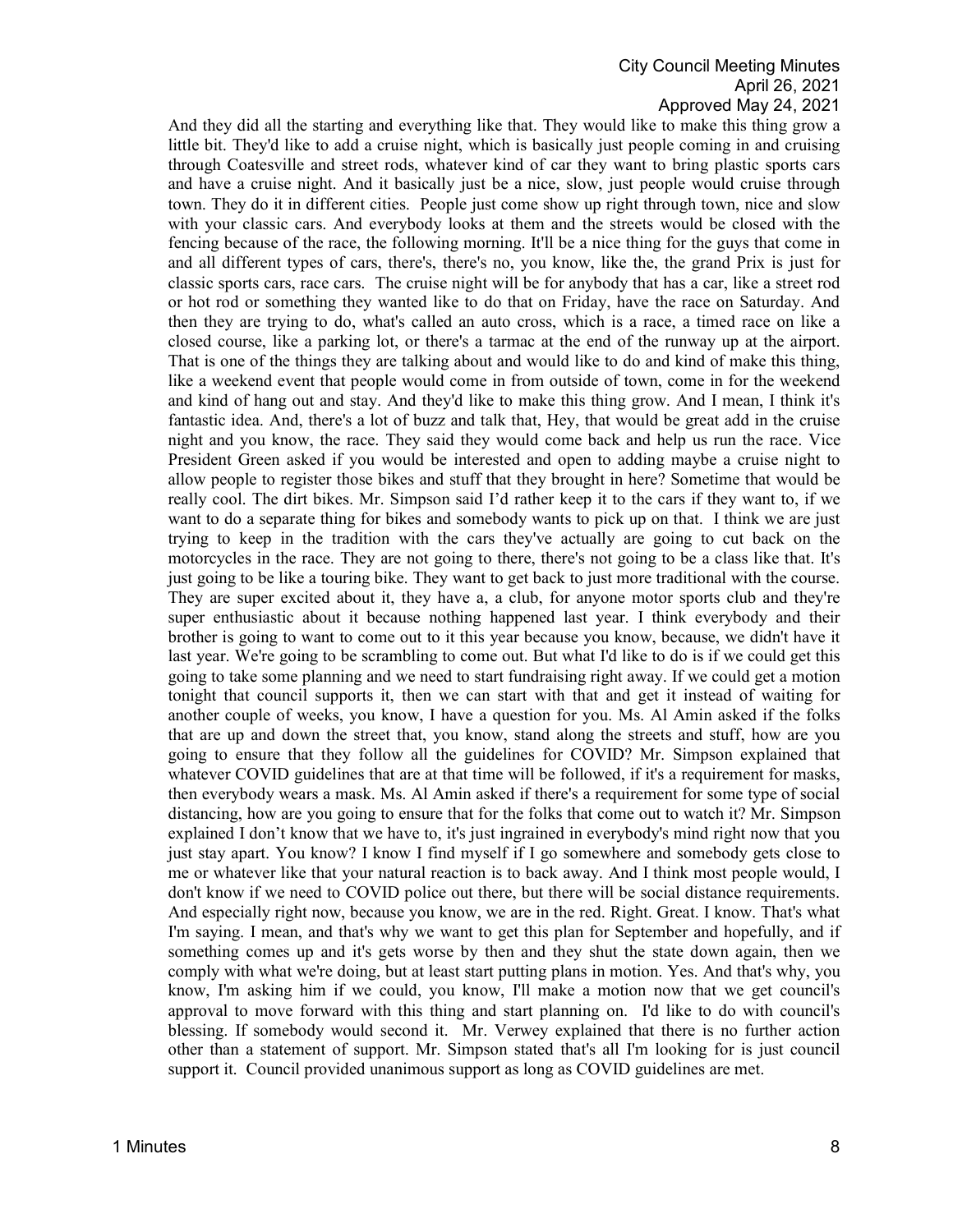Mrs. Hunt asked if there is anything that we need to talk about regarding our emergency declarations? Or are we still talking about special events, but I'm saying, because we are talking about that, I just was asking a question if we needed to discuss our emergency declaration. Mr. Folk stated the Declaration has been cancelled. Mr. Verwey explained the City's Emergency Declaration has expired and we are still under the State's Commonwealth Emergency order, but the City order has expired. Mrs. Hunt asked why it wasn't brought back to us to discuss again, to see if we wanted to reinforce it. We did discuss that a couple months ago. Yeah. That's what I'm saying. We extended it then, but now it's expired unless it was at the meeting that I wasn't here to discuss it again, to see if we wanted to keep it where it was. Mr. Folks stated it was at the meeting that you were absent and out of town. Mrs. Hunt said as long as council as a whole discussed it, I am fine with that.

Councilperson Graves asked Mr. Logan since we are talking about annual events, is the City having Unity Day this year? Mr. Logan replied no, we are not considering Unity Day. We are going to continue with the second part of Unity Day with our Music event. We are going to be planning our Summer Jaz Series, moving forward. The events will be in the various parks this year. Councilperson Graves asked if other genres like rap, hip hop to the Jazz theory. Vice President Green stated there were different genres last year. Mr. Logan stated that is for the committee to discuss. Councilperson Graves has a suggestion for the committee, is that, I seen a lot of communities have those like closed off wine and beer gardens. I don't know what it takes to run that. I know it's like laws and stuff like that, but you know, sometimes people like a little added fun to partake and get a wristband and sit in the closed off area with the wine and beer. Mr. Logan explained that to answer your question, those are the things that we can look at. The Local Chamber, they do work with a local brewery company that might be able to do something like that. We did have one at the Grand Prix, which hopefully there'll be back. But yeah, those are good ideas.

### 3. Fresh2You

Mr. Logan announced that Fresh2You came in a couple of weeks ago. I had informed Council that Fresh2You had planned on having their food truck in the City of Coatesville, on Saturdays starting June  $5<sup>th</sup>$  in the gravel lot. The Food Bank revisited the idea for that. And, I think they're going to pivot and they're going to just remain they're going to be in the gravel lot on Thursdays from two 30 to four 30, and they will go back to the library location, on Wednesdays from 10:00 AM to 12:00 PM. I think there is a request that they moved from Lincoln highway, back to Fifth Avenue. If they have to, due to traffic, they would actually move into the libraries parking lot if they needed to do that.

Ms. Cosentino thanked Council for having her here tonight. Um, I'm super excited to hear about all the developments, especially in the grocery store that's coming in. And hopefully once that comes in, um, I'd be happy to work with them to, um, offer our matching dollars for, for snap, just like we do at our market. So very excited to hear about that and potentially working with them in the future. Um, but for this season, yes, we, as our response to kind of the previous year, um, and just knowing, um, how much our services are needed right now in Coatesville, we want to up the number of markets that we're doing week. So not only are we going to be doing two regular, weekly markets in Coatesville, but we will be rotating through senior centers every Friday. And one of those senior centers is the Coatesville senior center parking lot. We will there about once a month throughout the season. But just like James said, we're looking at the lot at Third, just like we've been at all season long. Councilman Folks, I saw you out there. Thank you for visiting. And, then back on Fifth Avenue and Councilwoman Hunt, I'd like to offer my email and phone number. If you ever need the spaces on Fifth, just shoot me a call or an email, and we'd be happy to kind of pivot our space. The reason why we'd like to be on Fifth is because it's the lot, the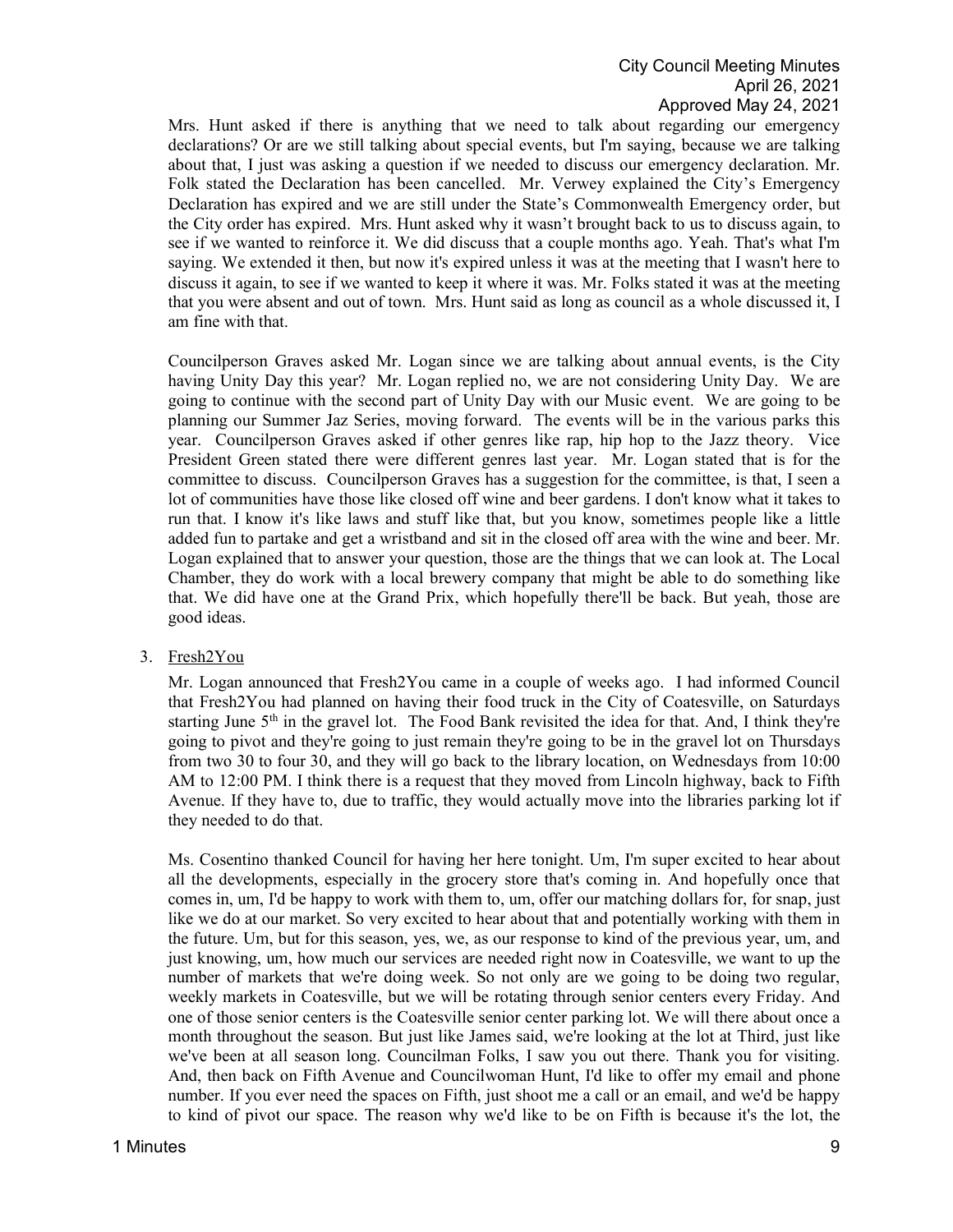space on Fifth has that nice long grassy area and because of COVID and because of spacing, it's just really tricky for us on 30 to keep people safely distance. That was our experience last year. That's why we asked to move to Third originally, if we can be back on Fifth on that little grassy area and really spread out, I think we can be safe about it. There's fewer people walking on the sidewalk. It's just a better space for us. And like Mr. Logan said, if it comes right down to it, Penny has also offered the parking lot. It's tight, it's a very small space, but we're kind of willing to make whatever we need to work. Mrs. Hunt thanked Ms. Consentino, and explained her concern is not just for my business purposes. My concern is for the Fifth Avenue area as a whole, it's a much busier place. Now, since we have the OIC, we have the CYWA. You have people, residents that are coming, parking, going in and out of the library. And then needless to say, my clientele coming in daily on Fifth Avenue, there is no parking. So my concern is for safety. If we have your big truck there, and I know that it's providing a great service, I do not knock that or try to soften that in any way. But I just think it's dangerous. People trying to turn the corner both ways they're coming across Fifth Avenue, they're trying to go across to the other side of the Avenue and then have to negotiate coming around that truck. It's just, I think it's a hazard and it's an accident waiting to happen. That's why we had suggested before for the lot on Third Avenue is safe. People can park, you don't have to worry about the traffic form back and forth because a lot of times, and I'm sure you are aware too, there's not a parking space and they want to get to your truck. They will double park put on flashers and come across the street to the truck. It's just dangerous. If the library is offering you their parking lot, I will suggest that, or I would suggest that you stay on Lincoln highway or utilize Third Avenue more. I just think the corner of Fifth Avenue is just dangerous. I live here, I see it. I hear the skinny, you know, and there's been plenty of times. And if you're over there working, you've had to hear, you know, the cars stopping, getting over and trying to make sure things are right. And I just think it presents a hazard in a dangerous situation for us. Ms. Consentino asked if she thought it would be any better if we pull up a little, we pull up further to the end of the library. Mr. Hunt replied No, Fifth Avenue is busy, come down Fifth Avenue. Any of you come down Fifth Avenue on a daily when OIC first took possession of their building, their first opportunity for parking was supposed to be in the spots that they were renting from New Life in Christ. They don't do that. They take the parking on Fifth Avenue because it was closer to the building that I'm having families coming in and out, whether it's to make funeral arrangements, whether it's to bring me clothes, whether it's an actual funeral. If I don't put cones out at five o'clock in the morning by seven o'clock, there's no place for anybody to park. It's just a hazardous area. And to add that truck, even though it's just for two or three hours to add that, I just think it adds to the opportunity for someone to have an accident that could be avoided, if we didn't have the truck there. It's a great service that you have, you have great food items, but I just think park on Fifth Avenue is not the place for it. Councilperson Graves asked to park the truck at the library in the library parking lot, does that ruin the setup that you have with the grassy lawn and the social distancing? Ms. Consentino replied yes, the setup in the parking lot is concerning because we would block ourselves in meaning we wouldn't be able to do our full setup the way we usually do. We might end up taking their entire parking lot. People wouldn't have any place to park at the library for folks going to the library. I've never set up in there before we managed to make pretty much any space work. So I'm sure we could make that space work if we have to. It just won't be as pleasing to walk through for, for people, similar to when we park on 30. If any of you kind of saw our set up on 30, it was just a little disjointed. It didn't have that farmer's market sort of feel for people. It's just harder to set up in a way that makes sense and gives good flow for people. We would have to work a little harder to make sure everyone stayed safe in the lot.

Councilperson Graves asked is have you noticed being on Fifth Avenue, any accidents or have you ever gotten to something that happened that was dangerous or almost dangerous in your observation with your truck being out there? Ms. Consentino replied we have never experienced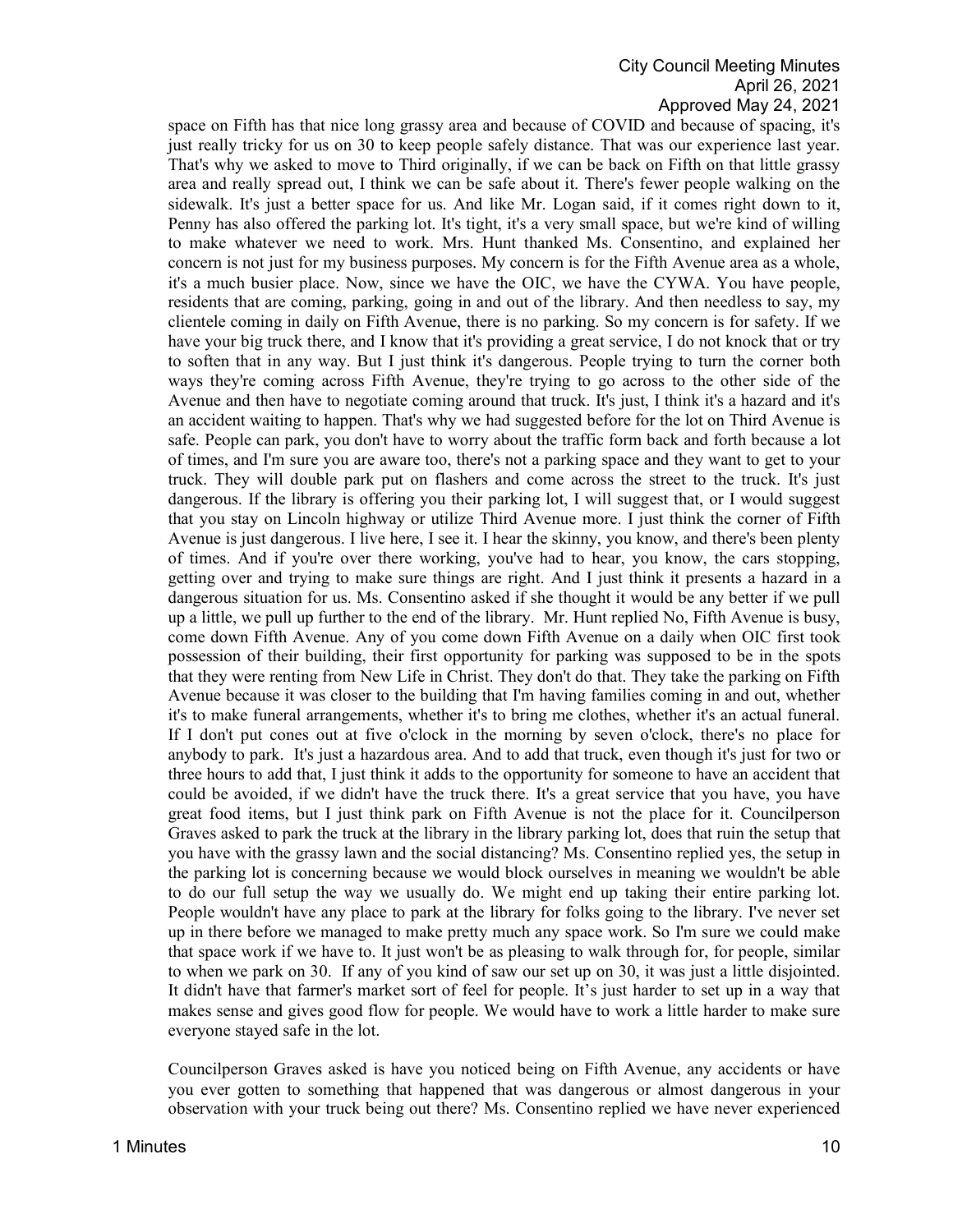an actual accident when we've been parked on Fifth or on 30. I have seen some cars make that turn and it be dangerous. I do know what Councilwoman Hunt is talking about. I do think if we were able to come up a little bit more on Fifth, it would be a little bit safer. When we parked on 30, we also were worried about our own personal safety because we were in on Lincoln highway operating the market. I was concerned about my staff safety with cars, screeching to a halt at that red light on Fifth and just being on that main street. So it's not ideal traffic wise. I totally get it. I'm thinking about not only driver's safety, but staff safety, volunteer's safety, customer safety as well. There's a lot of safety issues coming at play here. And, you know, Third Avenue has been absolutely wonderful and we've gotten a really positive response about being there. I do feel it's important for us to be a couple blocks down on Fifth again, and just be open to people down that way who might not come all the way down to Third. Vice President Green stated this is proposing a zoning issue and the discussion needs to be looked into and addressed. Mrs. Hunt stated her concern is that we want to be concerned about making a nice presentation, having a nice setup, but we need to have that level of concern before an accident happen. We don't want to wait until an accident happened to say, Oh my goodness, we need to move this. Oh my goodness, we need to change this. We need to be proactive to make sure that an accident does not happen just because people are trying to patronize your truck. That's my concern. So I'm not, I'm not even entertaining whether or not an accident has happened or whether or not you've seen somebody having an accident. You've heard the cars, I hear the cars. I've seen the people double park to put their flashers on, to run across the street, to get their produce. It's not safe. And if we have, if you have access to Third Avenue, then maybe a little more advertising to let people know that you're going to be there on Wednesdays and Thursdays or whatever would help out. I'm not opposed to your truck being in the city at all. I think it's a great service. I just think the location is bad. I'm out because I'm here and I see it firsthand. So I'm not just going to sit back and wait until something happens and then come to council the city and say, look, there was an accident down here. I knew this was going to happen, but I just know I'm going to speak out on it because it's not safe for that truck to be on Fifth Avenue, especially with the added activity daily activity. That's out here to include the library patrons to include those that are going to the OIC, the CYWA and the funeral home. It's just too much to now add a truck there for a few hours is I just think it's too much and it's a hazard. Vice President Green asked if this maybe something to consider, keeping the truck on Third Avenue. Mr. Logan, is this something that you need to act on right now? Mr. Logan replied no, it's not an action item. It's just more of an awareness. It's a plan that fresh team plans to expand their services in Coatesville. I'm sure Ms. Consentino and I can go back and think about some ideas. Ms. Consentino, I do think to Councilwoman Hunts point, it has been very busy out there. I was just over there the other day, and this was a weekend. And, um, and there was no parking spaces. I don't know what's going on Fifth Avenue, but, it just seems like there has been over the last several weeks, a lot more cars parked over there. Mrs. Hunt explained residents who can't park in front of their houses on Chestnut street, are parking on Fifth Avenue now, because you know, people from the OIC that worked there, or wherever are getting there early and getting parking spaces. So you have all of that, you know, but just take into consideration. And I also want to say, to refer to, as far as my relationship, when you guys were here, it was fine. If I had a funeral, I would call over to your office. And I would say, listen, on this day, I know you're scheduled to be here. I have a funeral I'm going to need these parking spots will be done by then. So that was perfect, but it's not just about me. It's not just about my business. It's about all the entities, entities that are around us and the safety of those that are coming to shop. It's not just about me, but you know this for everybody involved that's, we need to think it out a little more. Vice President Green stated greatly noted. Mr. Logan, you and Ms. Consentino can meet and discuss this and get back to us.

4. Tax Mailings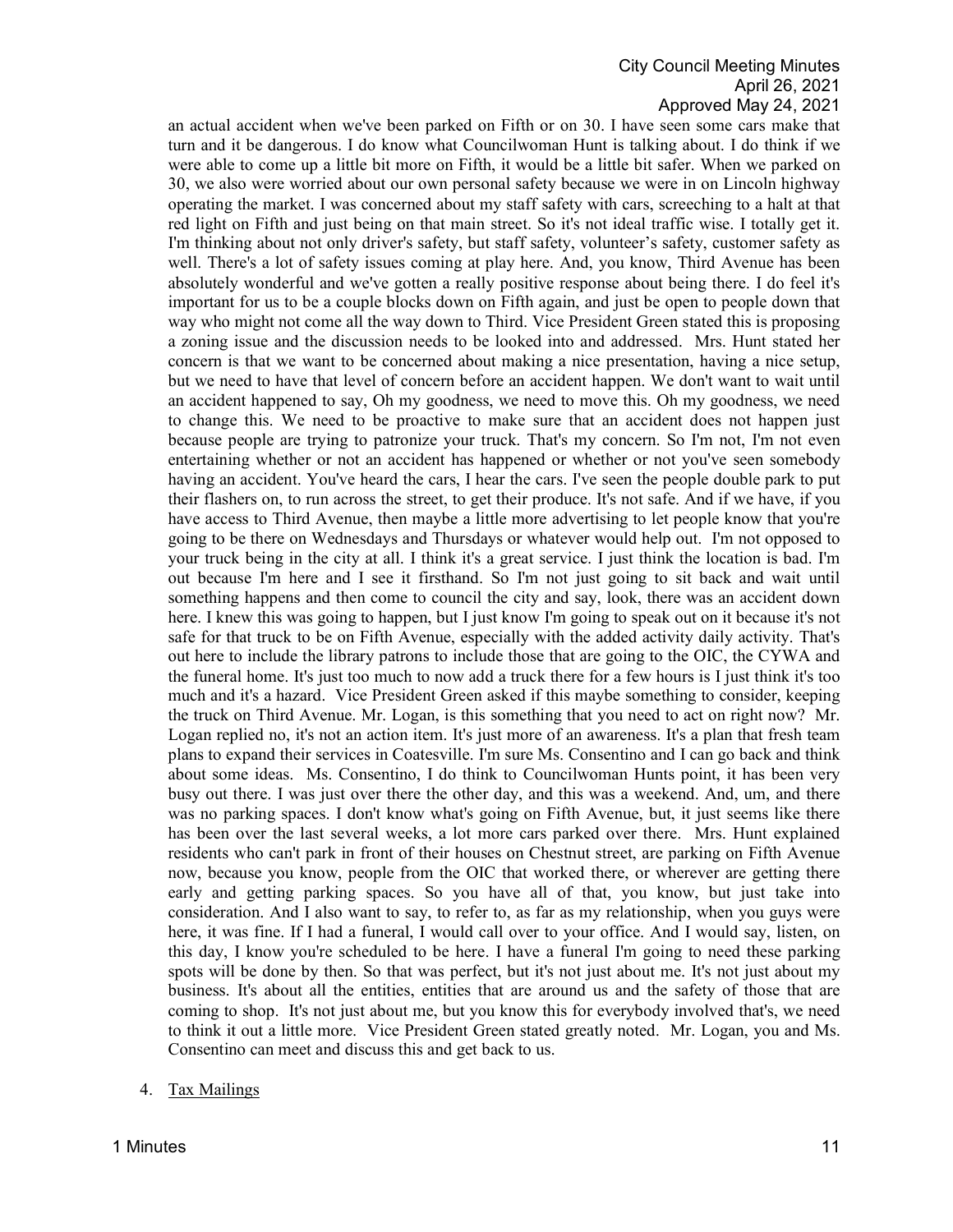Ms. Al Amin explained that she asked for this to be a discussion item. Last year when the bills didn't come out on time, we waived that it's not a late fee. If you pay your bill by March 31st, I think it is you get like a 2% or a 20 some dollars discount, right? So I've had quite a few residents call me and tell me that they did not receive their tax bill. Mr. Troutman had to get mine for me, for me to get the early discount. And I've been in my place for almost 30 years. So I called, first I called Mr. Logan, then I talked with Mr. Troutman, and then I talked with the actual company. In my opinion, and a couple other people called they were not really customer friendly. Um, they asked me some questions that I don't think they should have asked. They were asking questions about my name. And then they said they most certainly sent the bill to my house. And of course I didn't get the bill again. I had to get the bill from Mr. Troutman. And I don't understand being here almost 30 years and the other people that call in as well. So it is my suggestion that individuals that do not get their bills, if Mr. Troutman can do the research and it is shown, they can show that they've paid their bill to get that discount, you know, every year, then I think we, we need to waive that. And they actually had the nerve to tell me to suggest for me and suggest for others, that residents should call in February to make sure they're getting their bill. I think they should send them out in a timely manner. And if somebody says they didn't receive it and they can show that they've always paid their bills on time, you know, to receive that discount. I don't really think the folks that are collecting the money for us should just say, and not in such a nice manner that the bills are being sent out. Just make sure you call in February. And I would like council to consider waiving that I don't know if it's 20, \$25 fee. If the folks can show that they've always paid their bill to receive the discount. I don't think our residents should be penalized for not receiving a bill. Now, if somebody is always late, that's something different. But for those that always pay to get the discount, I just don't personally think they should be penalized.

Vice President Green stated this happened last year. I had an older gentleman, but I did reach out to him. He received his tax bill on time and has paid it. I think we just have to ensure that these people normally pay it during that time period. It can't be a blanket thing if we are to consider it. I'm not sure legally because we can't change dates and extend dates. We just have to ensure that they are the ones that they normally pay them before that expiration. You know what I mean? Ms. Al Amin explained that she is one of them people, Carmen, and last year, the only reason I got my bill is because Mr. Troutman got it for me. And he got it for me in enough time for me to get the discount. And I'm just saying almost 30 years, I just find it ironic that for the last couple years, I'm not getting my bill and I can definitely show that every year I've paid to receive the discount. And when I called them folks, they were nasty people to talk to. I don't think our residents should have to call in February to make sure bills come to them. The bill should come to them. And if that means we have to send them certified, if we have to do something different, but those that pay to receive the discount, I don't think they should be penalized for not receiving a bill. And if they can show that they do this every year, you know, I don't know if it's the mail. I don't know if it's the company we use. I don't think they should be nasty with our residents either. Vice President Green stated I think it's the mail because I got mine a long time ago and I called that one resident who had the issue last year. He got his, so I believe it's the mail system which is so messed up. Councilperson Graves said I think if someone hasn't received their bill on time or in enough time to receive the tax discount, there should be an exemption for them. Cause we don't even, it's hard to know if someone was intending on turning it in early for the discount this year, or not. But I do think that we should wave it if you know, they haven't received their, their bill in time because it is a service that we offer, we offer this discount. I think the people should receive it if they didn't get their bill on time for the discount. Cause that's not really their fault.

Mr. Verwey stated his recollection is that last year, the state government took some action that allowed the city to grant an extension. Generally, what's being requested would require likely to require changing the ordinance that where the section of the code that governs payments, isn't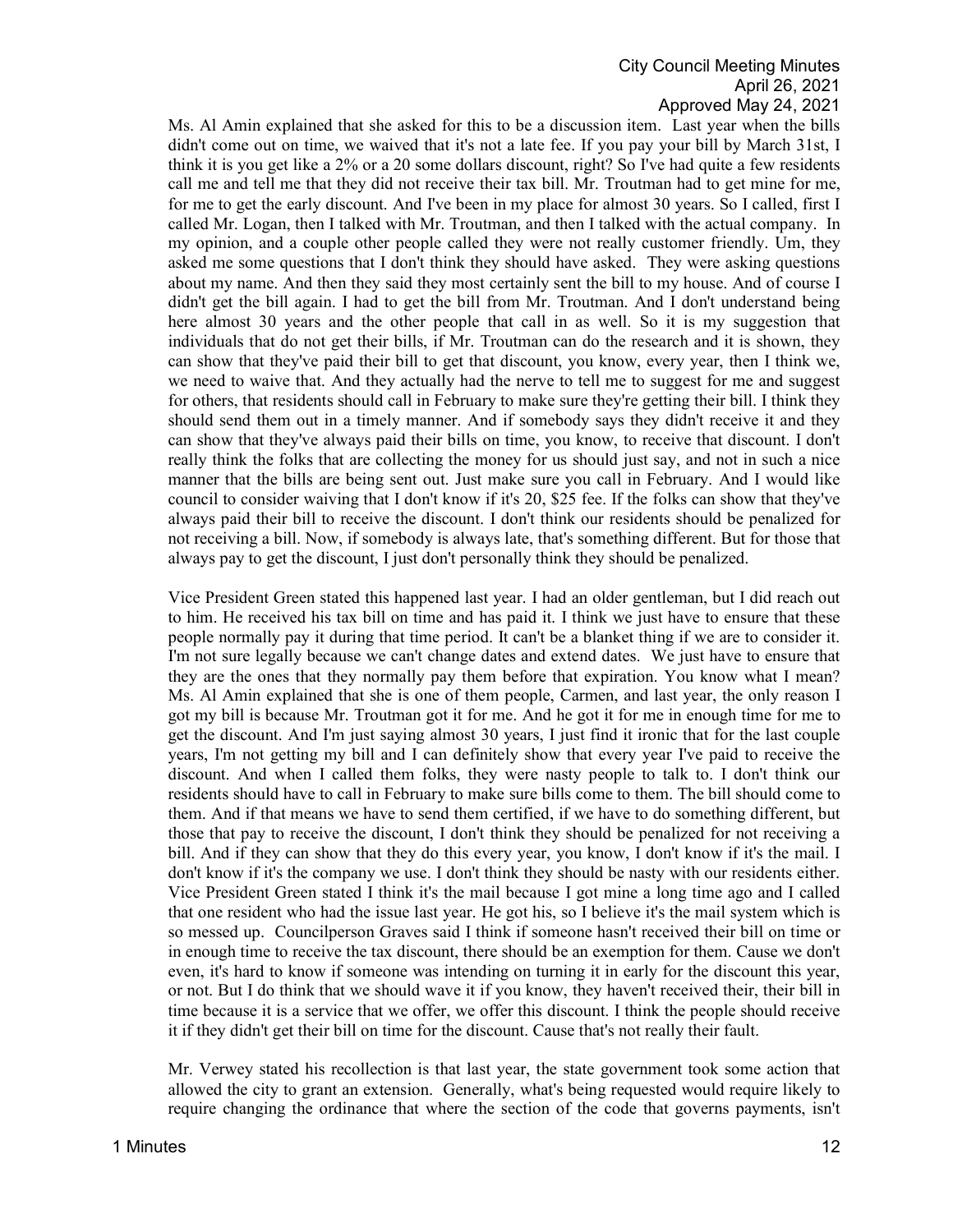something that you can just make a motion or pass resolution would require an ordinance process, because it's a tax matter, it requires substantial advertising requirements, et cetera. So it can be done, but it's going to take, it would take some time to rewrite the ordinance if that's what council wanted to do. Vice President Green questioned about when it was brought up last year, you distinctly told me that we don't have the authority to change the tax dates that that's something required from the state and that we had to, anything that we did, we had to do individually, um, because people have proved that they paid early. Now you're saying that we can change the ordinance, but I remember last year. Mr. Verwey explained that last year it was a request as it was an extension of time from the Governor. We would have had to have changed the, the ordinance structure to make an extension. If the governor's order. Now this is a different situation. We're not talking about an extension that was authorized by the Commonwealth, we are talking about a change, the tax code. Vice President Green stated no, we weren't talking about an extension that was authorized by the Commonwealth. Now we were talking about a resident who did not get to pay his tax before the expiration of the 25 to 20% discount or whatever. We wound up waiving the fee for him and allowing him to do it, but when I brought it to Council, you very distinctly told me that we don't have that authority, with changing dates and that kind of thing, that it would have to be a case by case which the city manager at the time, Mike Trio at the time did waive the fee, and allowed him to pay to get that 20% discount. It had nothing to do with the extension that the governor had put in. Mr. Verwey stated he did not remember that conversation. Well as I said, generally, changes in tax law have to be done by ordinance. They can't be done on a case by case basis. Generally, you can't waive a fee just, just because you want to, you would have to have a specific provision that allows a certain action to be taken. And you would, I might have to look at the tax code, but generally speaking, you don't have the authority to change the tax code just by saying, we're going to waive it for X citizen and not for Y citizen. It has to be uniform across all treatment under the constitution of Pennsylvania. So we have to change it application of the tax application. That tax code has to be uniform as to all similarly situated tax payers.

Mr. Troutman stated if I may, a couple of comments. One is that, I confirmed a couple of things, facts with Keystone, who is our collector. First, all the bills were mailed on February 1st. Second is that the monetary piece of it is, is a 2% discount and it would apply to the real estate tax and the solid waste portion if paid by March 31st, and then April may would be at face value. The next is, I did follow up on Ms. Al Amin's comments about how she was treated and Keystone is reviewing their tape. And I don't have any results back on that, but I wanted to let you know that we did follow up on that, and we do take customer service seriously through our agents in this case, Keystone. I had that conversation with their supervisor and they're going to follow up on, on that. I have to defer to counsel and, Mr. Verwey has guidance on what can and can't be done, but there are some factors that I would absolutely encourage you to consider. And that would be how long do you allow for the period after the March 31st timeline? Just take into fact that I'm not saying it's right or wrong, but there is a burden on researching each one of these. And, lastly it also would be a factor as to, in general, for all aspects of our government management. We rely on owners, whether they're apartment rental owners or owners for permitting or whatever our basic tenant is that the individual is expected to know the rules and, and comply with them. And so that's why Keystone shouldn't be nasty and we'll follow up on that. But we do understand that they need to be quite firm persistent and what the rules are. Ms. Al Amin stated Mr. Troutman, I'd like to say of course, homeowners, whatever, you know, most do know that, I guess certain bills are due at certain times, but I don't think it's the individual's responsibility to call the company and say, make sure you mail my bill. And I'm going to say this. They may have said they sent them out February 1st, but I did not get a bill. So I'm going to suggest that maybe Council for next year, these bills get sent out certified. And here's the reason why, if you get a pink slip, green, orange, whatever it is, and you signed for it, then they know that you received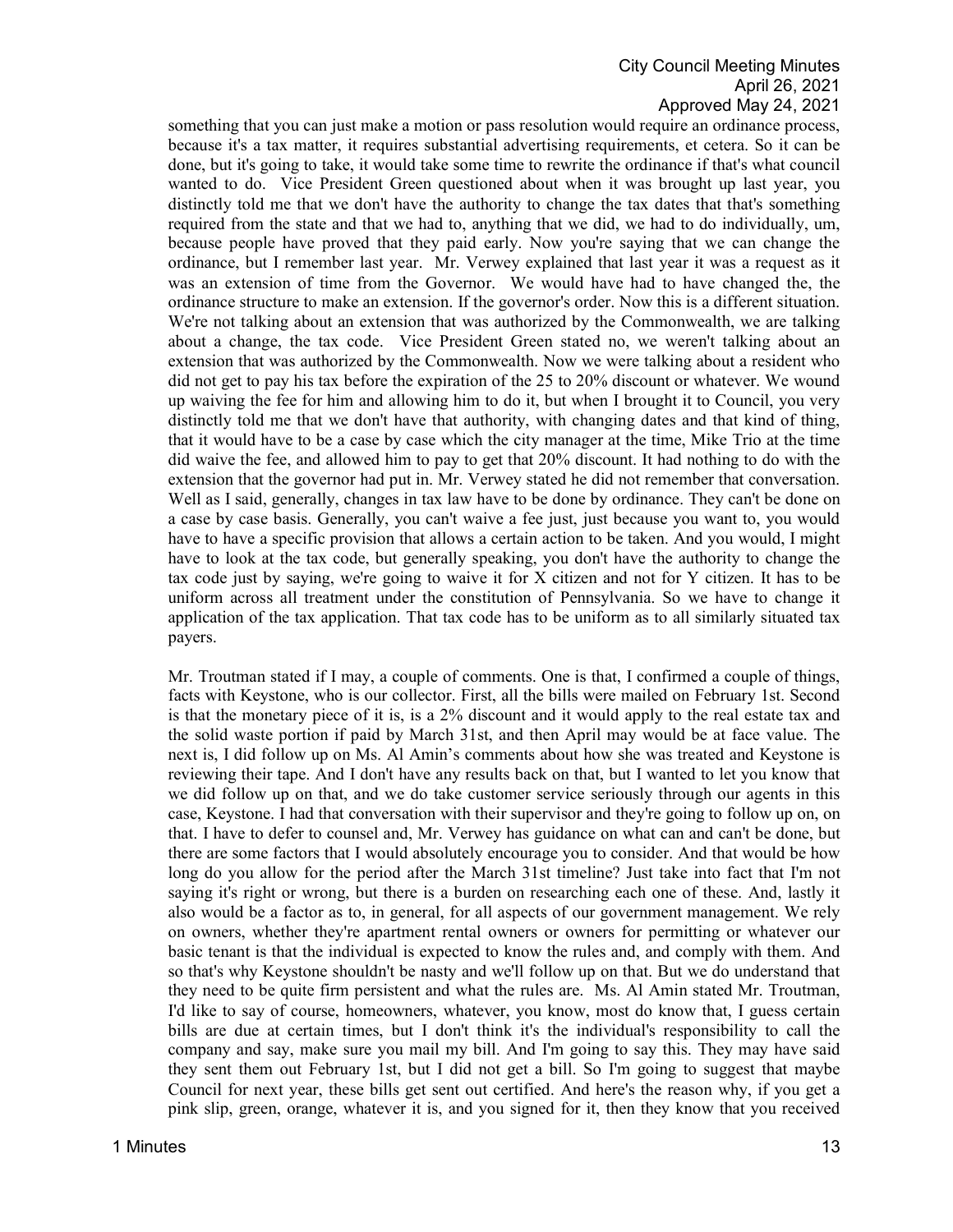the bill. If the post office does not return a slip, showing that attempts were made for it to be delivered at that address, then you know, the person didn't get the bill and Mr. Troutman, you know, last year, the only reason I got my bill is because when I didn't get one, I called and you said that you would give me one, but it, I don't have to call PECO every month to tell them to send me my bill. I don't have to call cable every month. I don't have to call the water company. I don't, I don't have to call the School District. I don't have to call the County. I got my County taxes. I paid that, you know, with the early discount, I've never with any tax bill not paid before the discount, except this issue that I'm having with the city tax bill. Mr. Troutman stated he understands and I've had several conversations with Keystone about your situation. We don't know why it has happened now. They have checked the records three years in a row for you. They just honestly don't know why. We've been researching trying to figure out what has happening with your address. And we know that it's been three years in a row. And so we have put a flag to, to manually double-check next year. But I would comment that if council does entertain the certified piece of it, that would be a real burden on Keystone. And it would cost us probably 4,000, mailings times, roughly \$7 ish dollars. That was \$28,000 a postage. So that's, that's a heavy price to be paying for potentially and I don't want to minimize it for the few, but there is an overall cost to go down that path.

Vice President Green asked when their taxes were postmarked, like what was the postmark date on sheets? Ms. Al Amin replied what she told me is I should call each year at the beginning of February and Carmen, you know, I've been here 30 years. It's ironic that for that whole time, uh, bill has never been late now. I didn't get a bill in 19. So when, when I paid, when, when I got the bill from city hall, I paid it at face value last year. I didn't get the bill, but Mr. Troutman got me a bill in time to get the discount. I never got a bill last year, either. And this year a resident called me and said, I didn't get my city tax bill. I said, I didn't get mine either. I got a call from four or five people. They never got it at all. And when, when, uh, when I called Keystone to discuss it with them, they were rude. And then they wanted to know why my tax bill said Khadija Al Amin, AKA my name before I changed it. Well, really that's none of their business. When you change your name and a property is still under a deed where you owe a mortgage that AKA is put there, but once it's paid for they take it off. So even though it shows that the County, my other bills don't come like that, but why would they question me about that anyway? And then the lady said to me, well, I'm helping you. We mailed it. And I said, ma'am, I'm not saying you didn't, but what I'm telling you is I didn't receive it now. It's not a hardship for me to pay the bill at face value, but for some of the seniors, that extra \$25, I can't say it's not a hardship for them. Mr. Troutman, have you taken any calls from residents complaining about that? Mr. Troutman replied no, I haven't gotten any. Obviously, I've talked to Ms. Al Amin and, and I asked Keystone, how many have they reissued for requests? And they haven't. So we're, we're trying to figure out how and why this is happening, but somehow we're attributing it to the mail, but we also don't know why three years in a row one person has, has had the same issue. The best I can figure out moving forward with Councilwoman Al Amin is if there is a resident who's having multiple years like that, we can do a runoff and get a copy of it and make sure it's dropped in their mailbox or something of that nature on a one-on-one basis. That is what I've already counted that for next year, so that we can remember to address it and hope the mail works, but have a safety net. Vice President Green asked if we can put out like, say next year, February 1st, the bills are in, put something on our website stating that tax bills have been sent out if you've not received. Mr. Troutman replied absolutely, in fact, I tend to remember in my report in January or February, if not both, that they were out there and to encourage people to be paying. I don't recall exactly, but, but I tend to remember that I mentioned it once or twice on, on my communication. I don't know exactly what was posted or not posted. Vice President Green explained a newsletter would be cheaper doing certified mail on all the tax bills. Well, I'm just trying to save us from redoing the ordinance for taxes based on the few people not receiving. And now Mr. Verwey is saying for the one-offs, we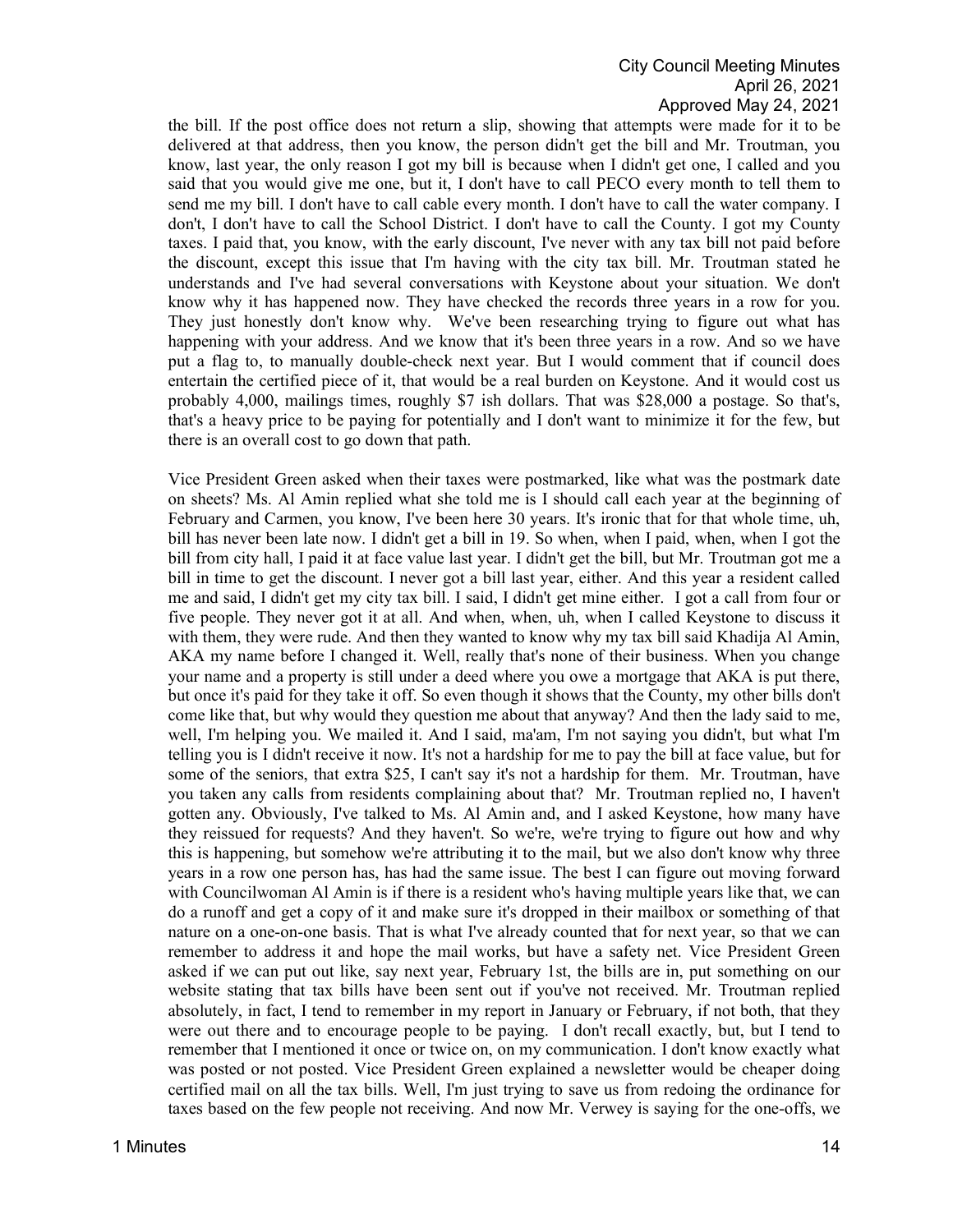couldn't, um, just approve them because they all, they always pay by the deadline, which I mean, to me is a simple fix. That's why Mr. Troutman received other calls or Keystone has received other calls and they have not. So for the five people that we have, if we can make that adjustment and then next year, just put a little bit more effort of notifying the residents that the tax bills are going out and to look for them. Um, that's all I'm asking. Listen, it's not a hardship for me to pay the bill at face value. I'm just saying, but for others, that might be an option. The option should not be taken away from me or anybody. Yes, exactly. I agree. Mr. Logan explained it's a ritual. We'll work on what the process is going to be. Um, you'll follow up with Keystone. And, as I said, it sounds like there's a few other additional steps that we need to take, and if we need to consult with Mr. Verwey on, the ordinance changes, we'll do so and present it back to council.

*Mr. Simpson excused himself at 9:15 pm*.

### **Citizens Hearings – Regular Action Items Only (3 Minutes)**

Due to no action items, there were no citizens hearings.

Mrs. Hunt made a motion to close citizens hearings on regular action items; Ms. Al Amin seconded the motion. Motion passed 5-0.

#### **Regular Action Items**

There were no action items at this time.

Councilperson Graves made a motion to close action items; Ms. Al Amin seconded the motion. Motion passed 5-0.

#### **Reports**

1. Solicitor

Mr. Verwey announced he addressed zoning and Codes issues with staff; attended meetings regarding updates on pending projects in the City of Coatesville; and worked on certain real estate matters related to leases by the City.

2. City Manager

Mr. Logan provided a couple of updates. The Coatesville Train Station call with Penn dot and Amtrak worked out the early design issues, giving way to a June construction bid packet going out to the contractors. We are very excited about that. Many of you, Council received a notification from me last week, that notification, was from our grant consultant, Coleen Terry, notifying the City of Coatesville that we were awarded \$650,000 for a Multi Modal Transportation Fund Grant from the DCED program. Congratulations to the City of Coatesville that particular grant was supported by our friends, Representative Williams and Senator Comitta. They both supported the Grant, helped push it through. We are very grateful that they are supporting the City of Coatesville on the team. In addition to that, we also received the support of our County Commissioners, to keep moving this project forward. The Multi Modal Transportation Fund is a fund designed to improve Pennsylvania's Transportation and infrastructure and insurance safer, more reliable transportation accommodation across the Commonwealth. So, for the City of Coatesville, this means a tremendous amount going towards the completion of our garage, as well as our Fourth Avenue Train Station. Congratulations again to all of you. Thank you for this work from Representative Williams and our commissioners. Councilperson graves asked if any of the transportation fund is going towards extra bus routes? Mr. Logan explained this is a specific grant, not for bus routes, so that would be something separate that we can talk to Tim Phelps from T-Mac and the Commissioners on that.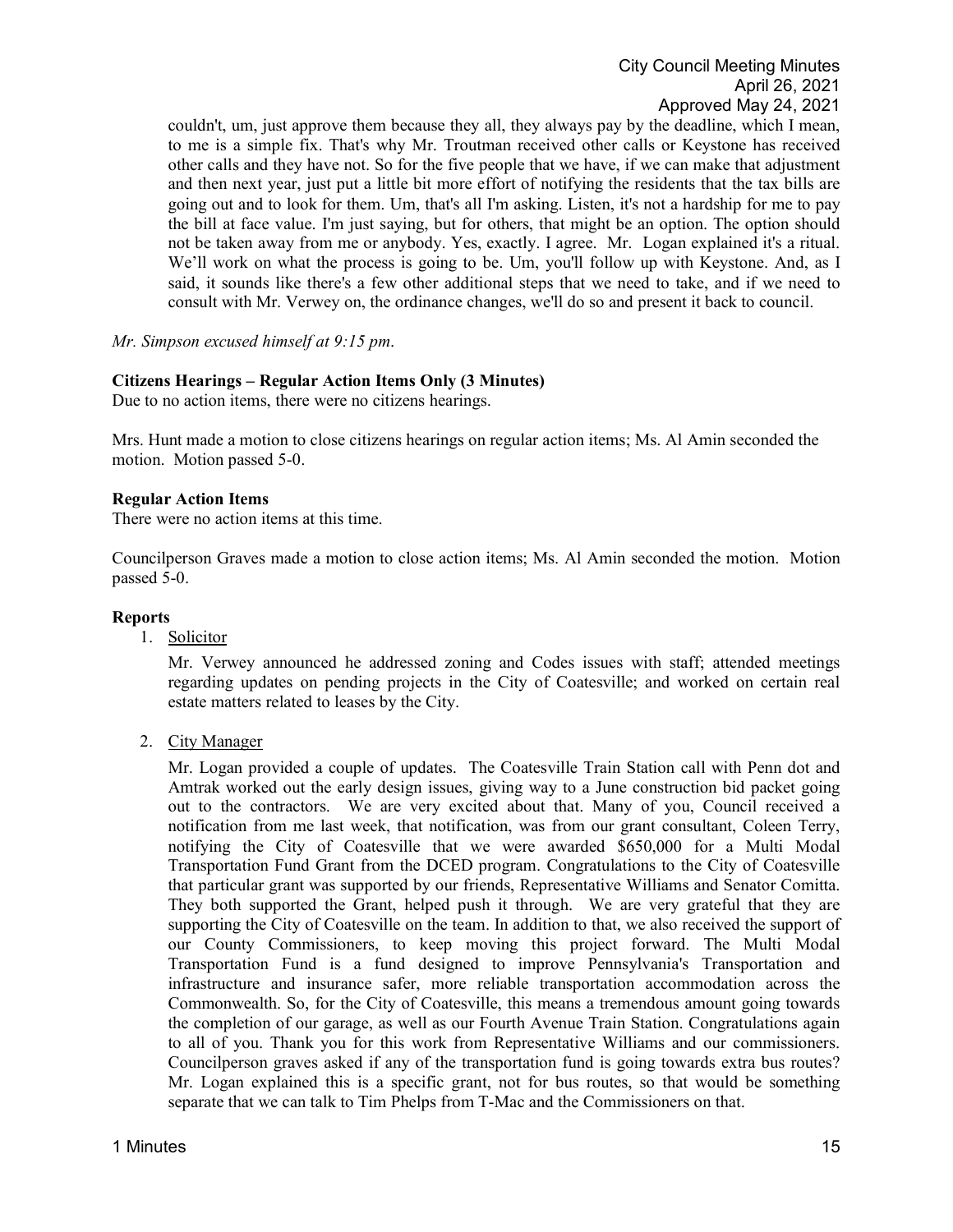On the community update side, the City will reunite with Kutztown University this year to launch it's entrepreneurial program. The sessions will begin June 8th and following the sessions as we did last year, we will have a pop-up events starting June 26 and throughout the year, last year, even with COVID, we did outdoor pop-ups. We had the tent spaced out probably more than 10 feet apart. We only had 15 vendors. This year we make it 20 depending on what our numbers look like, but they have been very successful in bringing people out, looking at some of our local entrepreneurs shopping with some of our local entrepreneurs in this year. We plan on combining not only the emerging entrepreneurs, but also individuals who are in their let's say stage one to stage four of their businesses. It should be a nice kind of blended event, with emerging and existing businesses. In addition to that, we are partnering score on this to provide a mentoring component, so that these individuals, or just getting their feet wet into entrepreneurship in business. They will have mentors from score to provide them with some guidance, guiding tools and support, as they're continuing their journey in running a business. I want to give a special thanks to Ms. Arlene Miles, she coordinated the cleanup days over the last two weeks. I think the first one was on Charlotte street. The last one was on the 100 and 200 block of West Chestnut. This is Arlene Miles, if you are listening, thank you very much for your efforts. She had pizza for the folks that were out there and again, just thank you for what you're doing to keep Coatesville beautiful. Mr. Fox. I saw you raise your hand. I think you were out there too, right? In addition to the volunteers in our community, just another note, many of you have been hearing about vaccination centers popping up. Bill Pierce mentioned, what they're doing over at the Coatesville Senior Center. We also have a council member, although she doesn't like to be mentioned sometimes, but we have a Councilor that has been spearheading and supporting a number of these actually up, Ms. Al Amin. Thank you very much for your support in getting these vaccination centers up and running and also Mrs. Green, thank you for your support in getting them up and running. And I'm sorry, but I also have to give a shout out to Mrs. Hunt because I know she's been doing some things behind the scenes and she probably think, I didn't know this, but I do know, thank you very much for, for what you're doing to get folks vaccinated as well. So, our three divas are doing some tremendous work on Council this evening, and, uh, I really do appreciate that. And the reason why I bring this up folks is because this is done outside of the County, and I'm not trying to throw the County under the bus. This is grass root volunteerism, people coming together for the people they care about in this community and tip my hat off to you, three women of our council. So thank you very much.

### 3. Assistant City Manager

There was no report from the Assistant City Manager at this time.

### 4. Finance Director

Mr. Troutman announced the pension committee meetings for each of the three pensions. So we'll be conducting those. The independent audit is substantially ahead of last year schedule. The DCED report is required by April 30th. It looks like we expect to be filing it by Friday. So we're on time for that one. And, regarding the financial statements that you have in your package, what we refer to as the circle and square schedule, , you'll see on it, the two areas I'll comment on most strongly are the general fund and the liquid fuels fund both have negative \$300,000, variances to budget, which what a difference a day makes on these numbers are through March 31st on April 1st, we got a million dollars from real estate tax payments. That flipped it to a \$3 positive for the first quarter. If we include April 1st and the similar thing happened a week or so later into April, we got the state funding for the liquid fuels of over 300,000, which flipped that into a positive. So those are the larger parts of the financials at this point. It's still somewhat early in the year, so there still are going to be timing fluctuations, and we'll continue to monitor, but at this point in time, we're doing well. We just keep moving forward.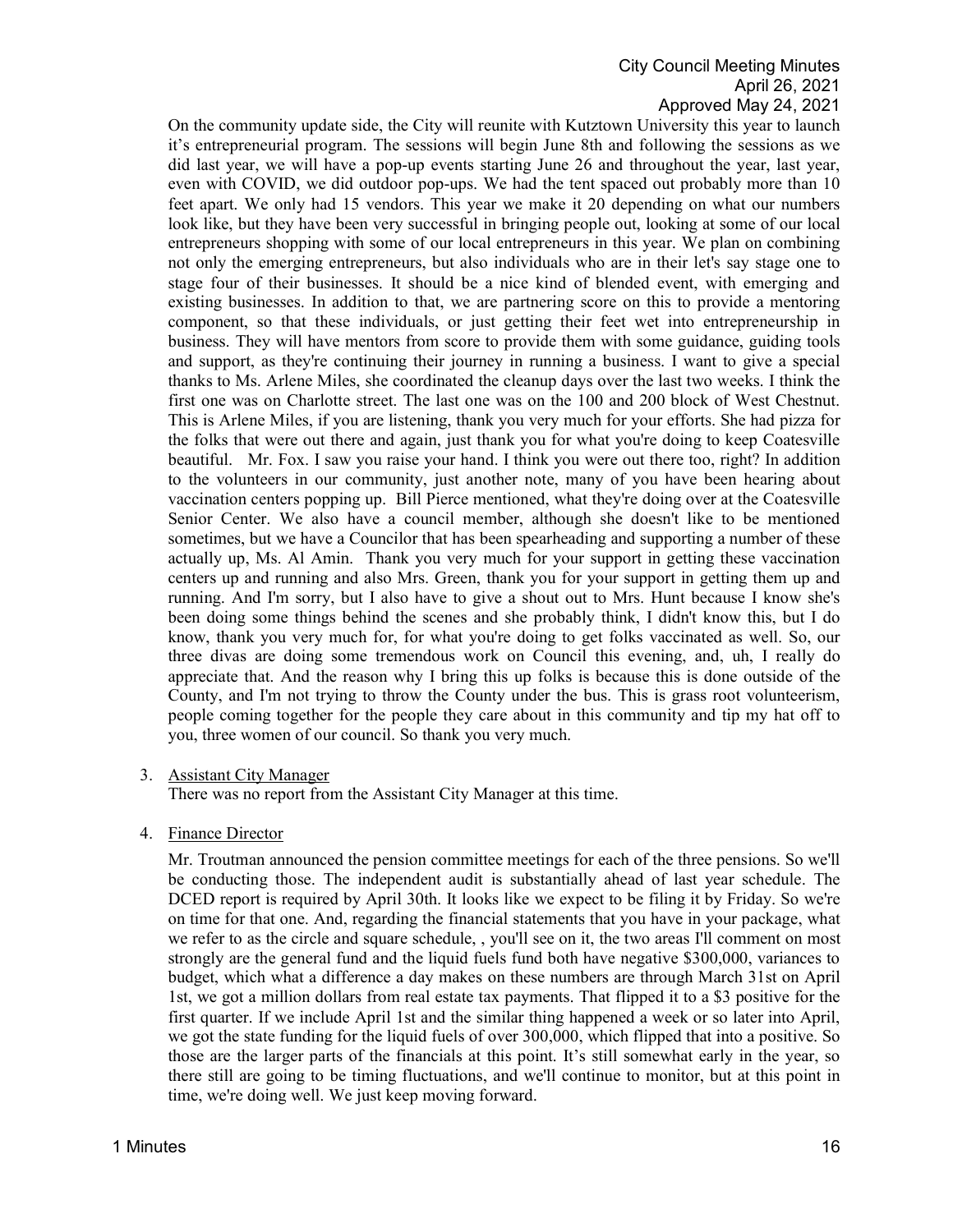Mr. Logan explained as he mentioned earlier, we have five applications or six applications and they will continue to come in. I'm sure. We are slowing them down. We don't want a whole bunch of people in our parks and we're happy that people are returning to our parks. Just one thing, before I get off of special events, in my earlier notes about the MTF grant. I did forget to mention the two organizations that have always supported the City. One being your RDA, Redevelopment Authority, their work is just unbelievable in putting the grant together, helping Coleen, and then Second Century Alliance, Sonia Huntzinger who we've been able to work together closely on number of projects. Sonia is in the thick of it with the City of Coatesville when it comes to getting the funding's for the train station and for the garage. I apologize for missing them early, but just wanted to acknowledge, those two organizations, Second Century Alliance and the RDA for, for their help.

Mr. Folks asked about the fencing at Ash Park. People are in my ear about when we're going to get that fence fixed, now I said two weeks, but you said that was just to get the bids in what's going on. You know, some of the council, people don't know somebody that ran through the fence on Walnut and it's been down now. We just have tape up. I thought it would move a lot faster since it's a playground and then residents use that sidewalk. Um, what's the status on that? Mr. Logan replied we are awaiting all the bids for the fence, sometimes the quotes come in a little bit slower because we try to get at least three bids. I think we are waiting for one more if I'm not mistaken, but I'll double check that in the morning. Once, the bid is selected or the quote is selected, then we'll move forward with repairing that fence there. Public Work has been asked to go out and secure the fence. The sidewalk is a different project. That is what the Veteran's going to be working on. I think this is the week that there'll be out there. One of the things with the sidewalk is we need to repair the sidewalk and do it in a way that if sidewalk repairs are going to be part of the Ash park plans. We are just looking to get the most critical areas around Ash Park repaired. I just want them to fix the bad parts because eventually that's all going to be torn out anyway. We don't know if it's all going to be torn out, but we want to just be on the safe side and eliminate risks for the broken sidewalk. The priority for us right now is just getting that broken concrete repair.

### **Citizens Hearings Non-Agenda Items Only (3 Minutes)**

There were no special events at this time.

Mr. Folks made a motion to close citizens hearing on non-agenda items; Ms. Al Amin seconded the motion. Motion passed 5-0.

#### **Special Events**

Mr. Logan announced there are six special event applications at this time.

#### **Council Comments**

Mr. Folks wished everyone a good night. I heard the presentation for the market. I'm not going to get happy. I'm not going to jump over hoops now because I heard this before. Until, I see something, then I'll get happy and then I'll tell you, but I'm not doing this that no more. I'm not going to say, Hey, we're able, we got a Market coming to town. It would be here. And two years from now, there'd be another hole in the wall. I'm not going to do that. Have a good night. God bless you.

Ms. Al Amin thanked everyone for attending the meeting, those that are on zoom, those that are on YouTube, Coatesville has a lot of exciting things happening. I'm going to stay hopeful for the grocery store and hope that they can make it through the zoning and the codes and Mr. Folks in nine months, we're sending you out there for the pictures. I'm going to stay hopeful. Mark your calendar for nine months, my colleagues, to make sure you're out there getting pictures. Mrs. Hunt thank you for all that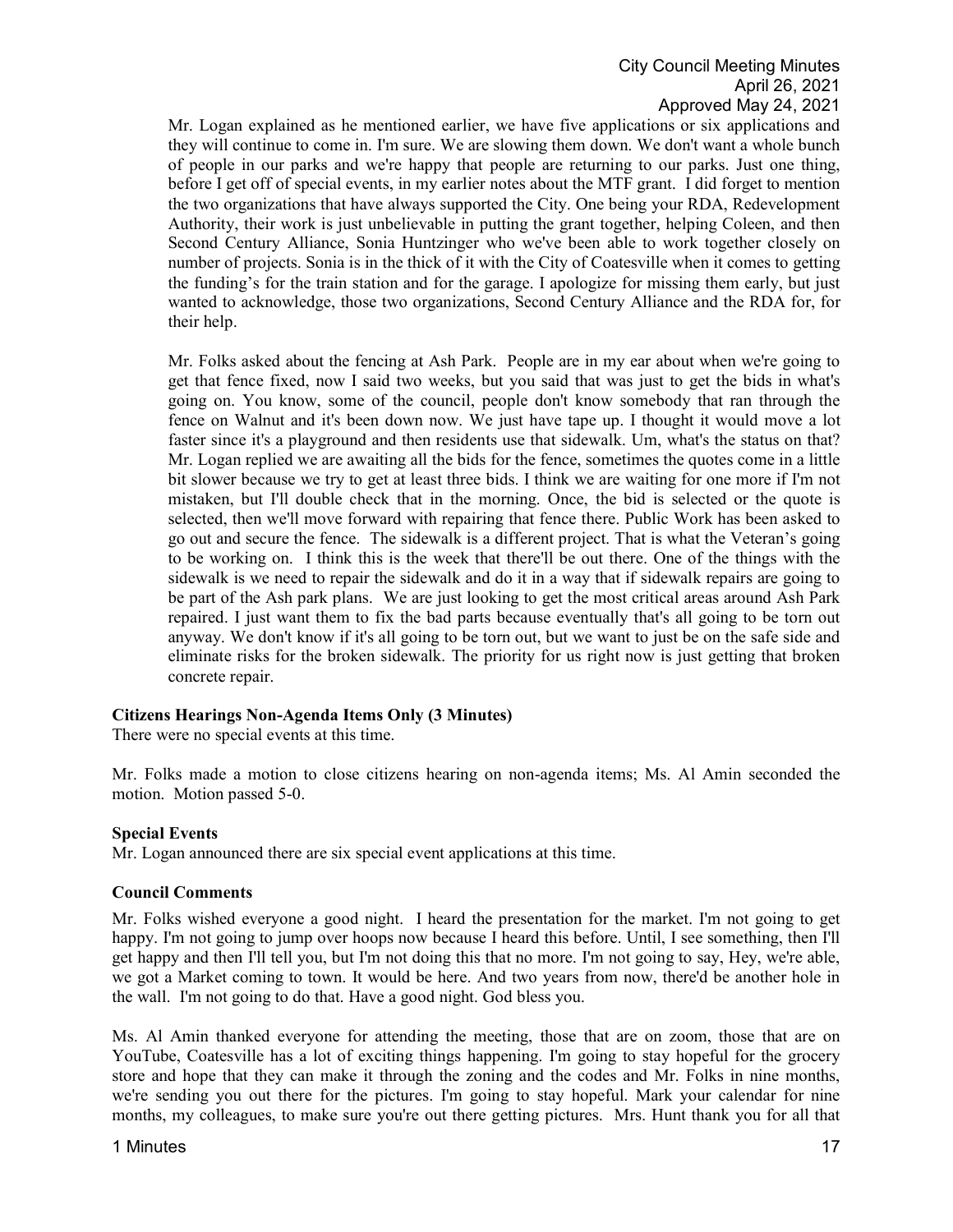you do behind the scenes. Coatesville really has a lot of exciting things coming. I do want to make everybody mindful that as Council Vice President Green said earlier, we are in red when it comes to COVID and our numbers continue to rise. When I checked the dashboard today, we were at 1,105 cases. Since our last council meeting, we unfortunately, had two more deaths. As Mr. Logan mentioned, there's a lot of different places that are trying to make sure that vaccine clinics are coming. Jubilee Evangelists on May 6th is having another vaccination clinic and it will be from 8:00 AM to 4:00 PM. So you can call and leave a message on the church phone at (610) 380-9601. You do have two other options, you can either call Mrs. Green or myself. Mrs. Green's phone number is (484) 401-1446. And mine is (610) 563- 4026. If you call either of us, the required information is your name, your address, your birth date and your phone number. And when you call us once we obtained that information from you, we will give you an appointment. So by the time you hang up, you already know it's May 6th, and we will give your appointment time to you before you hang up. And then you'll return there for your second vaccine. Also on that day, there will be food there that the vaccination clinic is inside. The food distribution will be outside. So those that are in need will be able to receive food as well. Mr. Folks, thank you for the folks that you referred. We have also reached out to the school district and the parents have all received emails. So we have been blessed enough that we have scheduled teenagers with the consent of their parents, age 16 and 17. So, you know, hopefully that will help too within the schools because the schools are open again. So with getting the children vaccinated, maybe that will help prevent the cases within the school too, because when there's a case in the school, then they have to shut back down and sanitize. Please, if you know anybody or you yourself, please reach out to us. And again, I just want to thank everybody for coming, Mr. Logan, thank you for putting the flyer in City Hall, and Chief, thank you for putting the flyer in the Police Department. Tomorrow, I will be bringing you each another flyer. We now have flyers in Spanish as well. So, I'll bring each one of you, one of the flyers in Spanish and thank you guys for posting them, because I think the more that we work together on this and you're right Mr. Logan, this isn't a city issue. It's a caring issue. Thank you to the city for posting and thank you Chief as well because, we really do need to all work together to get folks vaccinated. And with that everybody has a good night. Mrs. Hunt asked what vaccine is administered. Ms. Al Amin replied Pfizer.

Councilperson Graves thanked everyone for watching on YouTube and watching, and the people who rewatch it and people who are on watching live. Also, thank you to, to my colleagues for the works that you guys have been doing around the vaccine and the upcoming Jubilee Event on May  $6<sup>th</sup>$ . Roberta, since you're here, thank you for the food distribution that is, uh, going to be along with it. I'm really excited about the prospect of a grocery store coming to Coatesville. We the people in working class communities do eat, that's how we're alive, contrary to the belief that you need a tax base for a certain type of place where a grocery store we do eat. It's good to have a place to get groceries here and not have a food desert. It's also important to support the food bank for people who rely on the food bank for their produce and edible consumption goods. and I really don't have much to say other than just have continued to have a great night everybody.

Mrs. Hunt thanked everyone for joining in tonight via YouTube, it's been a great meeting an interesting night. As always, I want to thank our administration for the job that you do. You're second to none, always coming through is so great to hear reports of us being above water and not always sinking under. I just want to give kudos out to our Police Chief, to our City Manager, our Solicitor, the Assistant City Manager and all of those, and that makes things happen city. And I want to thank my colleagues. I'm proud to be a part of the seven people. We all have little areas that we Excel in. We all have passions and we all have compassion for the things that we're doing. I'm just grateful to be a part of you. And I just want to say, and I guess I could say because I'm not up for reelection, but we have four council members that are up for reelection in the May primary, that's Mr. Folks, Councilwoman Green, Councilwoman Al Amin and Councilperson Graves. And I just wish you all best in your campaigns. Hopefully we'll see you all back here after the November election, I do want to just address, Roberta once more about the Fresh2You truck. And just to make sure you understand that, it's not about not having the truck in the